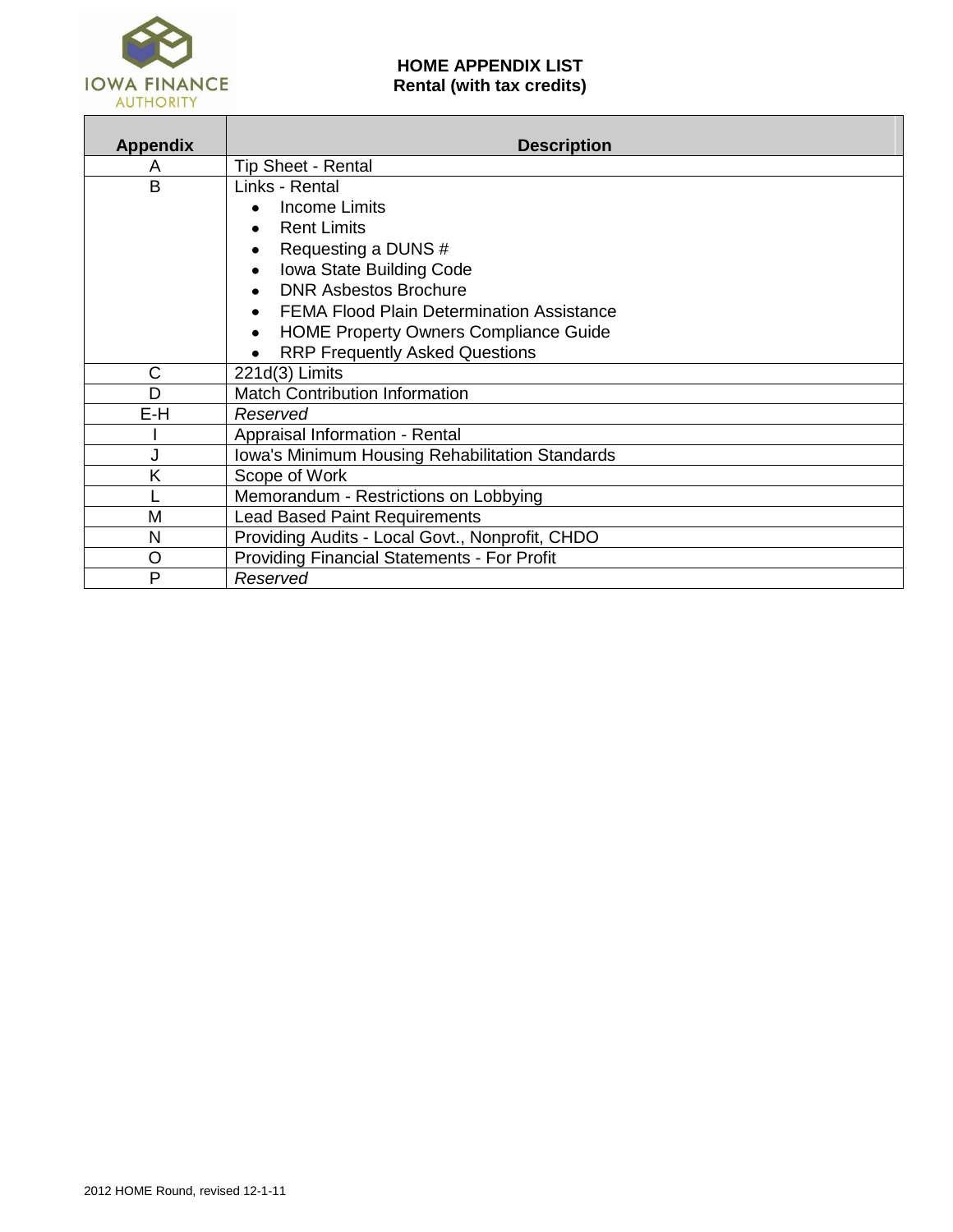# **APPENDIX A**



### **TIP SHEET - RENTAL**

- $\triangleright$  Both new construction and rehabilitation (including conversion and preservation) of rental units are eligible activities. Transitional housing is also an eligible rental activity.
- All HOME-assisted units must be rented to households with incomes at or below 80% of the area median income. At initial occupancy, 90% of the units must be rented to households with incomes at or below 60% of the area median income; and on projects with 5 or more units, 20% of the units must be rented to households with incomes at or below 50% of the area median income. A list of area median income levels by county is on the IFA website.
- All assisted units must rent at the lesser of area HOME Fair Market Rents (HOME FMRs) or at a rent based on 30% of 65% of the area median income levels; if there are 5 or more units, 20% of the units must rent at the lesser of the HOME FMRs or at a rent based on 30% of 50% of area median income levels. A list of current rent levels is available on the IFA website. If tenants will pay their own utilities, then a utility allowance (generally provided by the local public housing authority) must be included in rent calculations.
- $\triangleright$  HOME-assisted units must remain affordable for a specific period. The affordability periods are 20 years for all newly constructed units; 15 years for rehabilitated units receiving over \$40,000 per unit; 10 years for rehabilitated units receiving \$15,000 to \$40,000; and 5 years for rehabilitated units receiving less than \$15,000. Long-term affordability for rental activities must be secured by covenants or deed restrictions.
- The maximum amount of HOME assistance per rental unit is \$70,000 and the minimum is \$1,000. The maximum amount of HOME assistance per project is \$1,000,000.
- $\triangleright$  All units must be constructed or rehabilitated in accordance with locally adopted and enforced building codes, standards and ordinances. In their absence, the requirements of the Iowa State Building Code apply.

### **For More Information:**

Email: [sean.bagniewski@iowa.gov](mailto:sean.bagniewski@iowa.gov) Phone: (515)250-7792

Web Address: [http://www.iowafinanceauthority.gov/en/for\\_developers\\_managers/affordable\\_rental\\_production/hom](http://www.iowafinanceauthority.gov/en/for_developers_managers/affordable_rental_production/home_program/) [e\\_program/](http://www.iowafinanceauthority.gov/en/for_developers_managers/affordable_rental_production/home_program/)

Iowa Finance Authority 2015 Grand Avenue Des Moines, IA 50312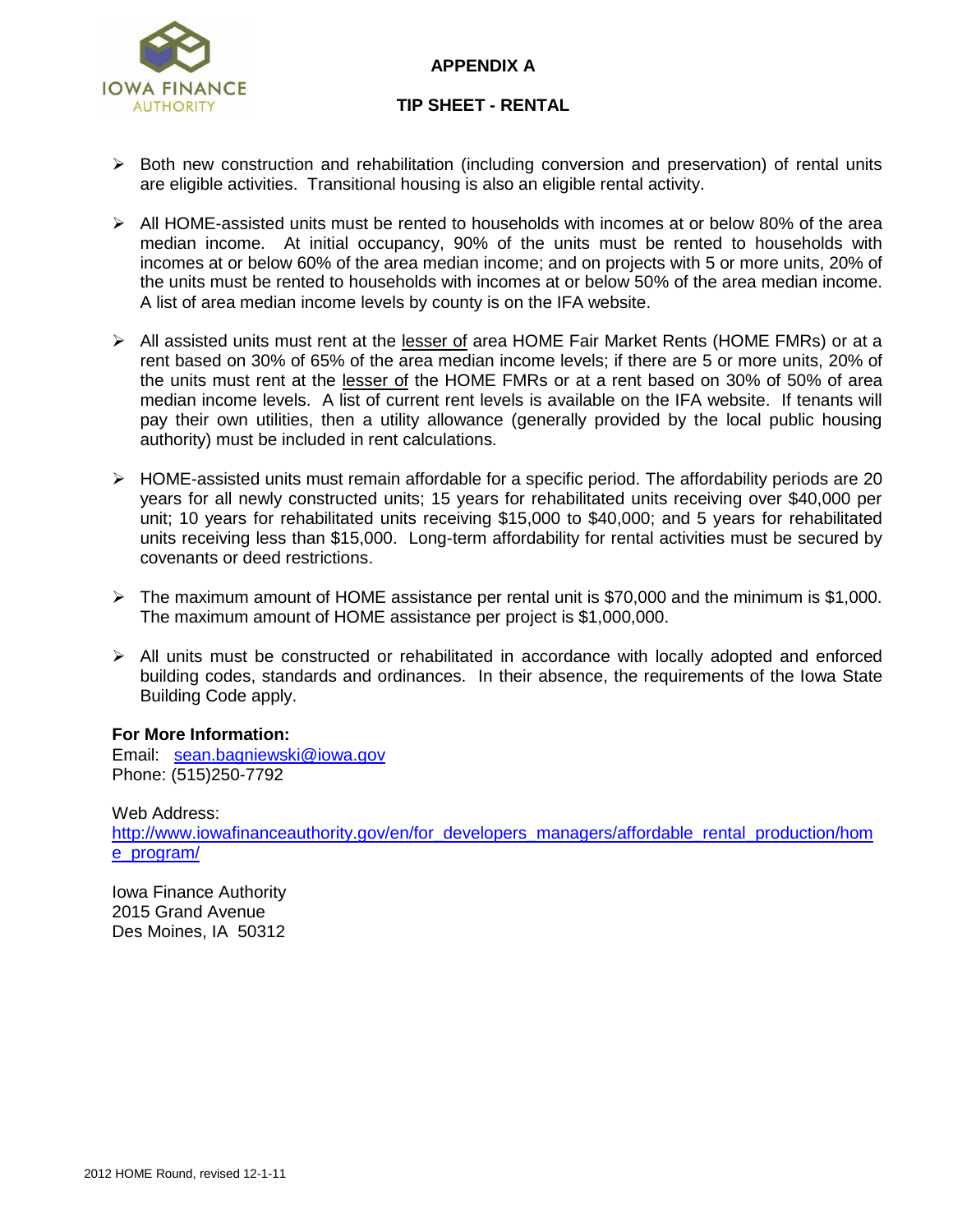

# **APPENDIX C**

HOME LINKS - Rental

### HOME Income Limits

<http://www.hud.gov/offices/cpd/affordablehousing/programs/home/limits/income/index.cfm>

#### HOME Rent Limits

<http://www.hud.gov/offices/cpd/affordablehousing/programs/home/limits/rent/>

*Use low home rent, high home rent or fair market rent*

### Requesting a DUNS #

[http://www.grants.gov/applicants/request\\_duns\\_number.jsp](http://www.grants.gov/applicants/request_duns_number.jsp)

### Iowa State Building Code

**[Iowa Building Codes](http://www.reedconstructiondata.com/building-codes/iowa/Xahj)** 

### DNR Asbestos Brochure

<http://iowadnr.gov/air/prof/asbestos/files/asbest3.pdf>

#### FEMA Flood Plain Determination Assistance

[FEMA Map Service Center -](http://msc.fema.gov/webapp/wcs/stores/servlet/FemaWelcomeView?storeId=10001&catalogId=10001&langId=-1)

### HOME Property Owners Compliance Guide

<http://www.hud.gov/offices/cpd/affordablehousing/library/modelguides/2009/2009homerentalpo.pdf>

#### RRP Frequently Asked Questions

[http://www.idph.state.ia.us/eh/common/pdf/lead/faq\\_122909.pdf](http://www.idph.state.ia.us/eh/common/pdf/lead/faq_122909.pdf)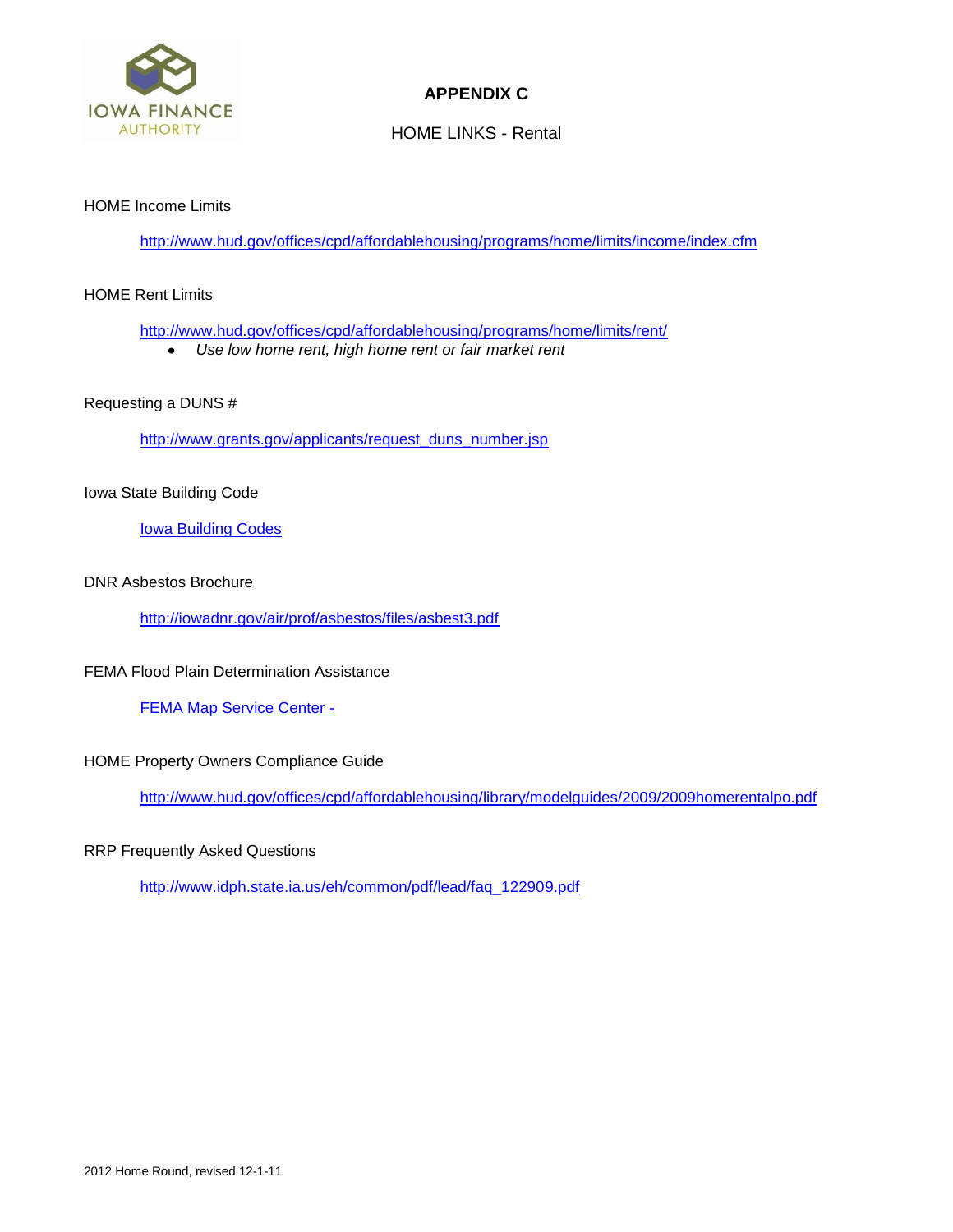

# **APPENDIX C**

### 221d(3) LIMITS



| HOME Maximum Per-Unit Subsidy Amount §92.250(a)<br><b>Maximum Mortgage Limits - Elevator Construction</b> |               |               |           |           |           |  |  |
|-----------------------------------------------------------------------------------------------------------|---------------|---------------|-----------|-----------|-----------|--|--|
| Section 221(d)(3)                                                                                         |               |               |           |           |           |  |  |
| Effective January 1, 2010<br>Mortgage Amount per Family Unit                                              |               |               |           |           |           |  |  |
| Locality                                                                                                  | 0 BR          | <b>1 BR</b>   | 2 BR      | 3 BR      | 4 BR      |  |  |
| <b>Cedar Rapids</b>                                                                                       | \$120,156     | \$137,739     | \$167,491 | \$216,678 | \$237,846 |  |  |
| <b>Council Bluffs</b>                                                                                     | \$114,909     | 131,724<br>\$ | \$160,177 | \$207,216 | \$227,460 |  |  |
| Davenport                                                                                                 | \$129,601     | 148,566<br>\$ | \$180,656 | \$233,709 | \$256,542 |  |  |
| Des Moines                                                                                                | \$120,156     | \$137,739     | \$167,491 | \$216,678 | \$237,846 |  |  |
| Dubuque                                                                                                   | \$126,977     | 145,558<br>\$ | \$176,999 | \$228,978 | \$251,348 |  |  |
| <b>Iowa City</b>                                                                                          | 122,255<br>\$ | 140,145<br>\$ | \$170,416 | \$220,462 | \$242,001 |  |  |
| <b>Mason City</b>                                                                                         | 125,928<br>\$ | 144,355<br>\$ | \$175,536 | \$227,086 | \$249,271 |  |  |
| <b>Sioux City</b>                                                                                         | \$113,860     | 130,521<br>\$ | \$158,714 | \$205,323 | \$225,383 |  |  |
| Waterloo                                                                                                  | \$122,255     | 140,145<br>\$ | \$170,416 | \$220,462 | \$242,001 |  |  |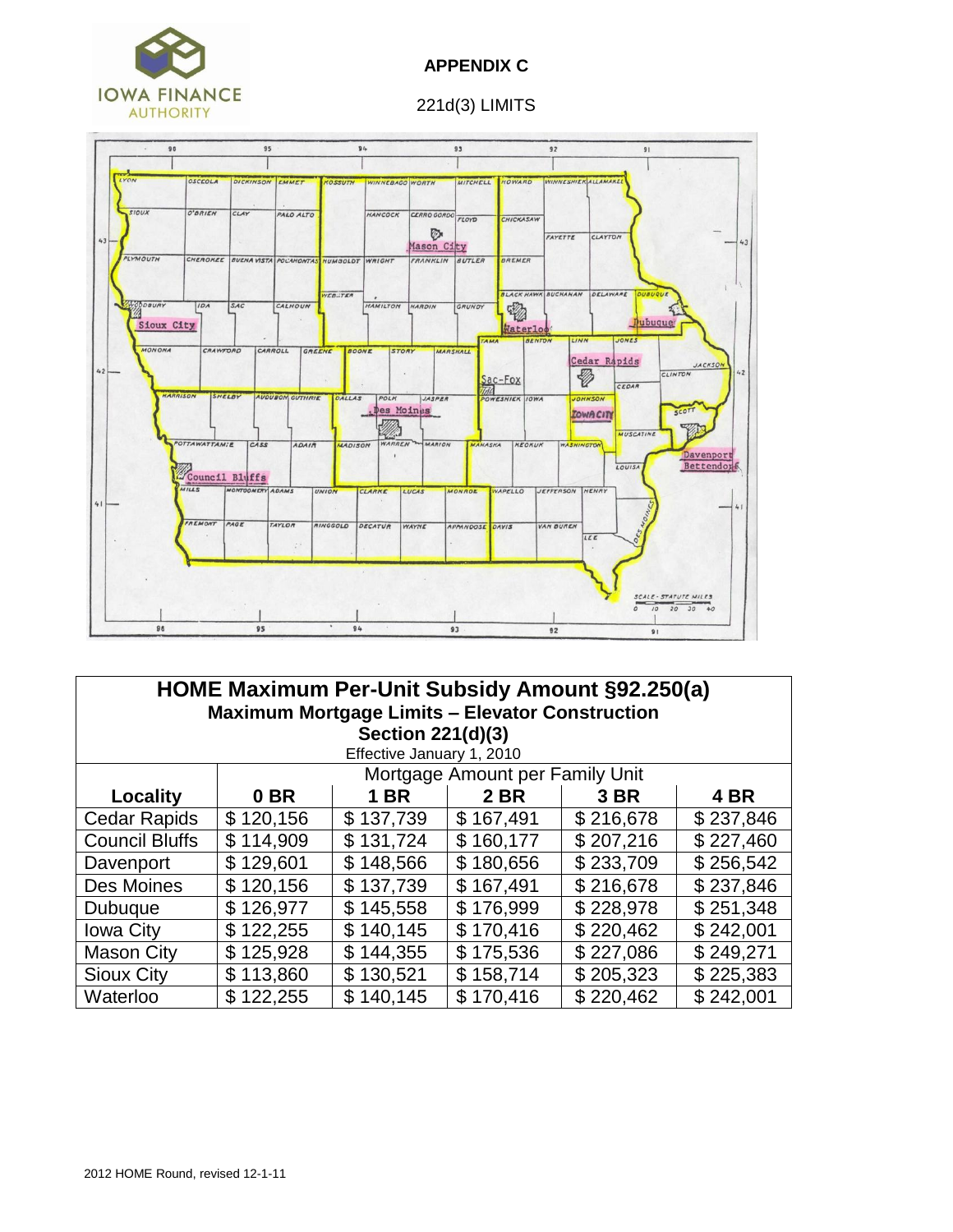# **APPENDIX D**



### MATCH CONTRIBUTION INFORMATION

### HOME Match

By establishing the HOME Program, Congress intended to establish a partnership between the federal government, states, units of local government and nonprofit organizations to expand the supply of affordable housing for low-income families. According to 24 CFR Part 92.218, contributions shall be made to qualified housing in an amount equal to 25% of appropriated HOME funds drawn down for housing projects. These contributions are referred to as "match".

IFA reserves the right to make award decisions such that the state maintains the required level of match to HOME funds.

To be considered an eligible match, a contribution must be made from nonfederal sources and must be made to housing that is assisted with HOME funds or to housing that is not HOME assisted but meets the HOME affordability requirements 24 CFR Part 92.219.

Matching contributions may be in the form of one or more of the following:

- Cash contributions from nonfederal sources and permanently contributed to the HOME project. This contribution cannot be made by the owner/developer. Nonfederal cash match contributions to HOME assisted or HOME eligible projects may be expended for activities that are eligible project costs, as well as for costs that are not eligible HOME costs.
- Below-market interest rate loan from private lending institution.
- The value of state or local taxes, fees, or other charges that are normally imposed but are waived, forgone, or deferred.
- The value of donated land or other real property, before the HOME assistance is provided and minus any debt burden, lien, or other encumbrance.
- The cost of on-site and off-site infrastructure directly required for affordable housing assisted with HOME funds, not paid with federal resources. (The cost of infrastructure related to affordable housing that is NOT HOME assisted is not an eligible form of match).
- Proceeds from multifamily and single family affordable housing project bond financing validly issued by a State or local government, or an agency, instrumentality, or political subdivision of a State and repayable with revenues from the affordable housing project.
- Donated site preparation and construction materials not acquired with federal resources and any donated or voluntary labor in connection with the site-preparation.
- Other (would need to specified & approved by IFA)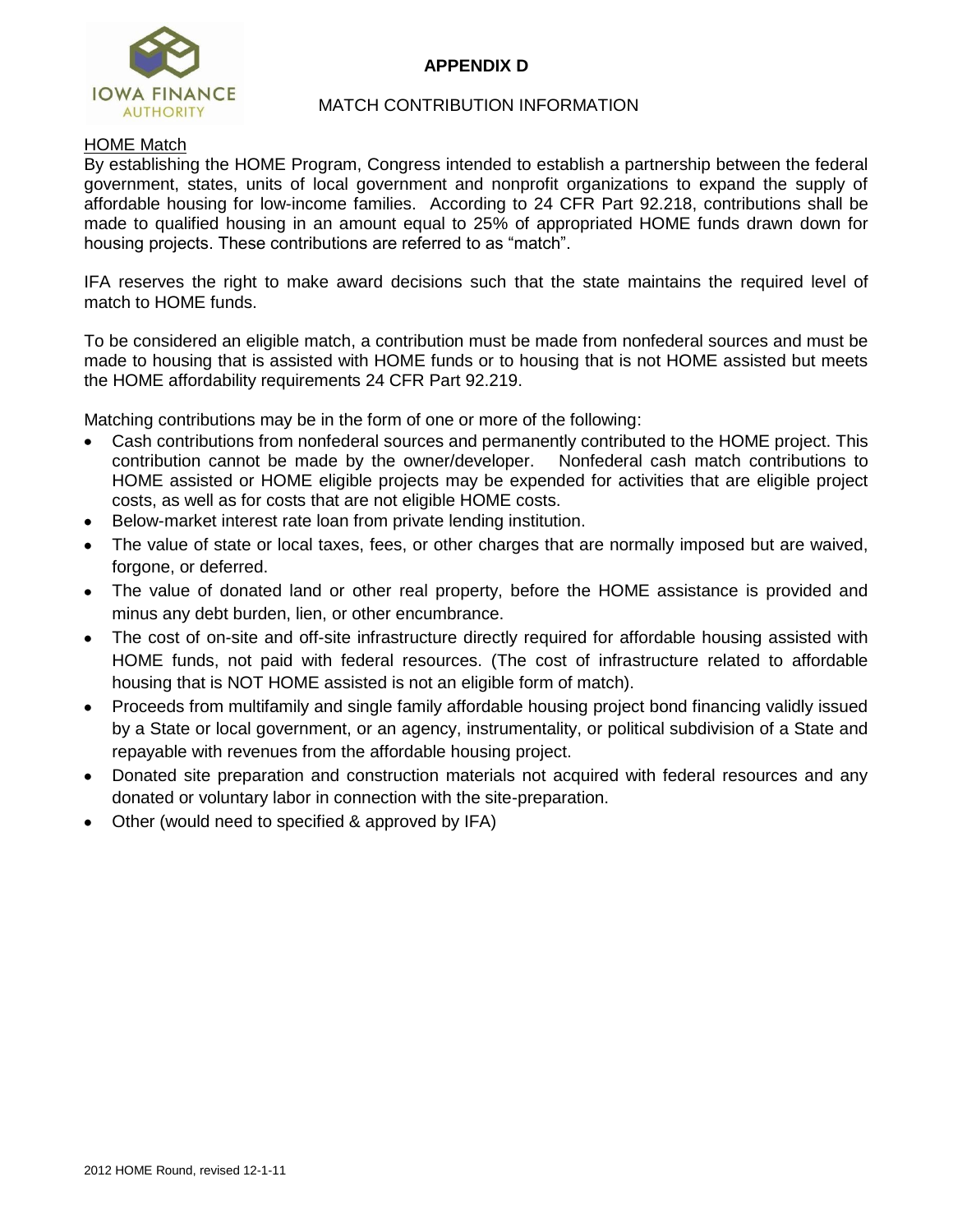

# **APPENDIX M**

### APPRAISAL INFORMATION - RENTAL

All rental projects require an appraisal (typically provided by the participating principal mortgage lender involved). The appraisal must be less than 6 months old and must be provided to the project manager prior to closing on the real estate transaction and/or prior to submission of draw request for HOME funds.

If the project includes rehabilitation, the after-rehabilitation value of the property must also be determined. The after rehabilitation appraisal must be provided to the project manager prior to closing on the real estate transaction and/or prior to submission of draw request for HOME funds.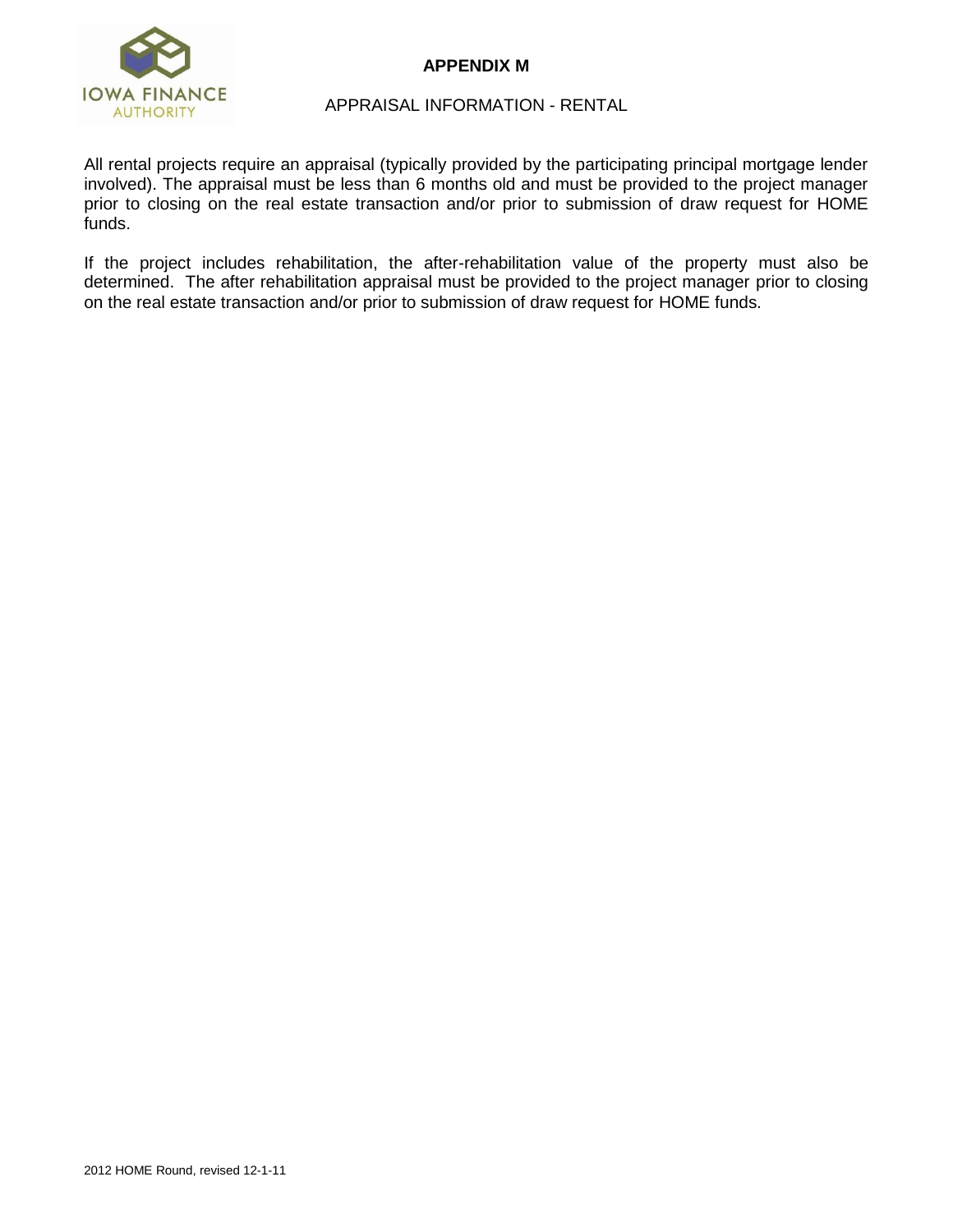# **IOWA'S MINIMUM HOUSING REHABILITATION STANDARDS**



**Revised August 2008**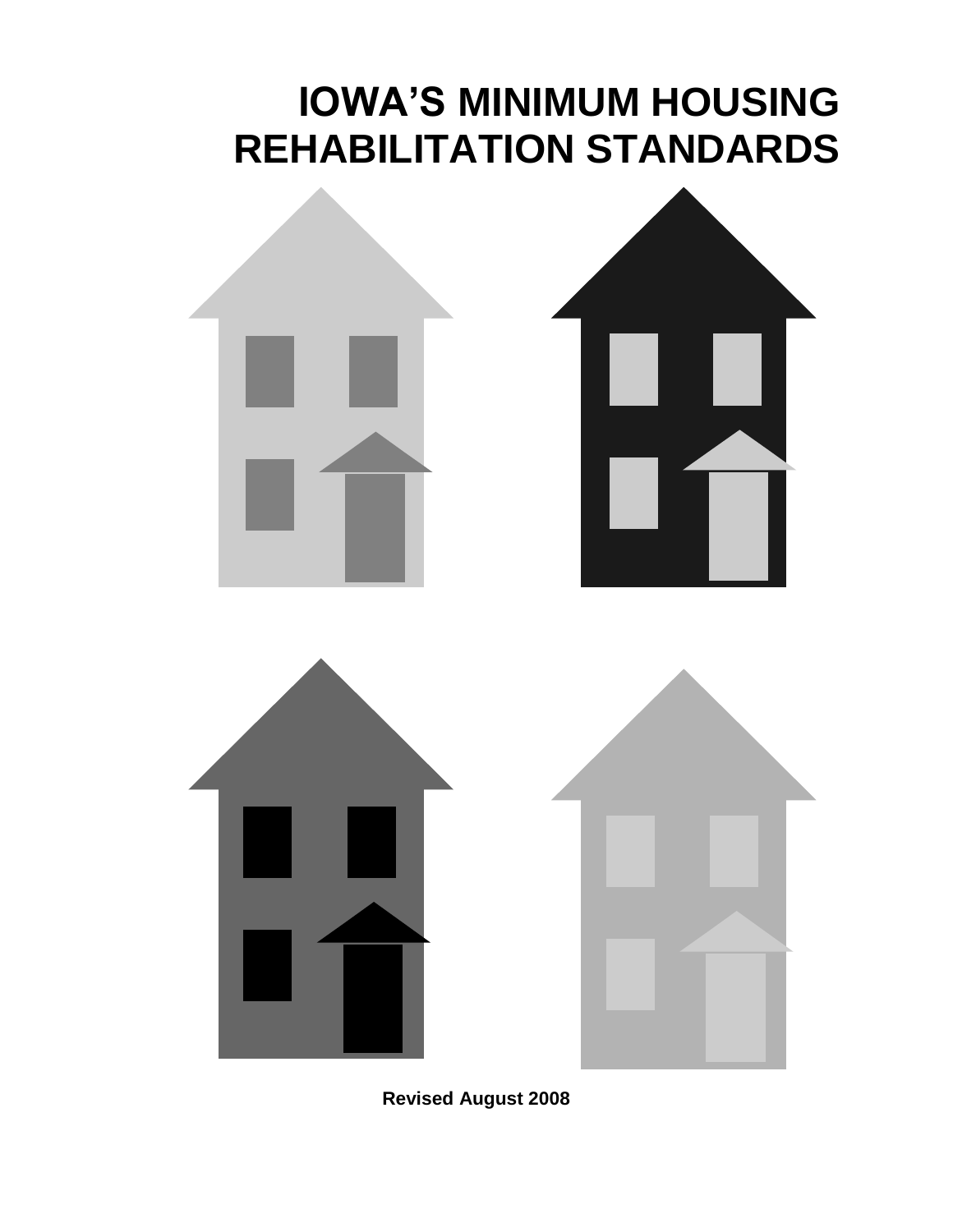# **Iowa's Minimum Housing Rehabilitation Standards**

# **Table of Contents**

<span id="page-7-0"></span>

| $\mathbf{L}$ |  |
|--------------|--|
| $\Pi$ .      |  |
| III.         |  |
| IV.          |  |
| V.           |  |
| VI.          |  |
| VII.         |  |
| VIII.        |  |
| IX.          |  |
| X.           |  |
| XI.          |  |
| XII.         |  |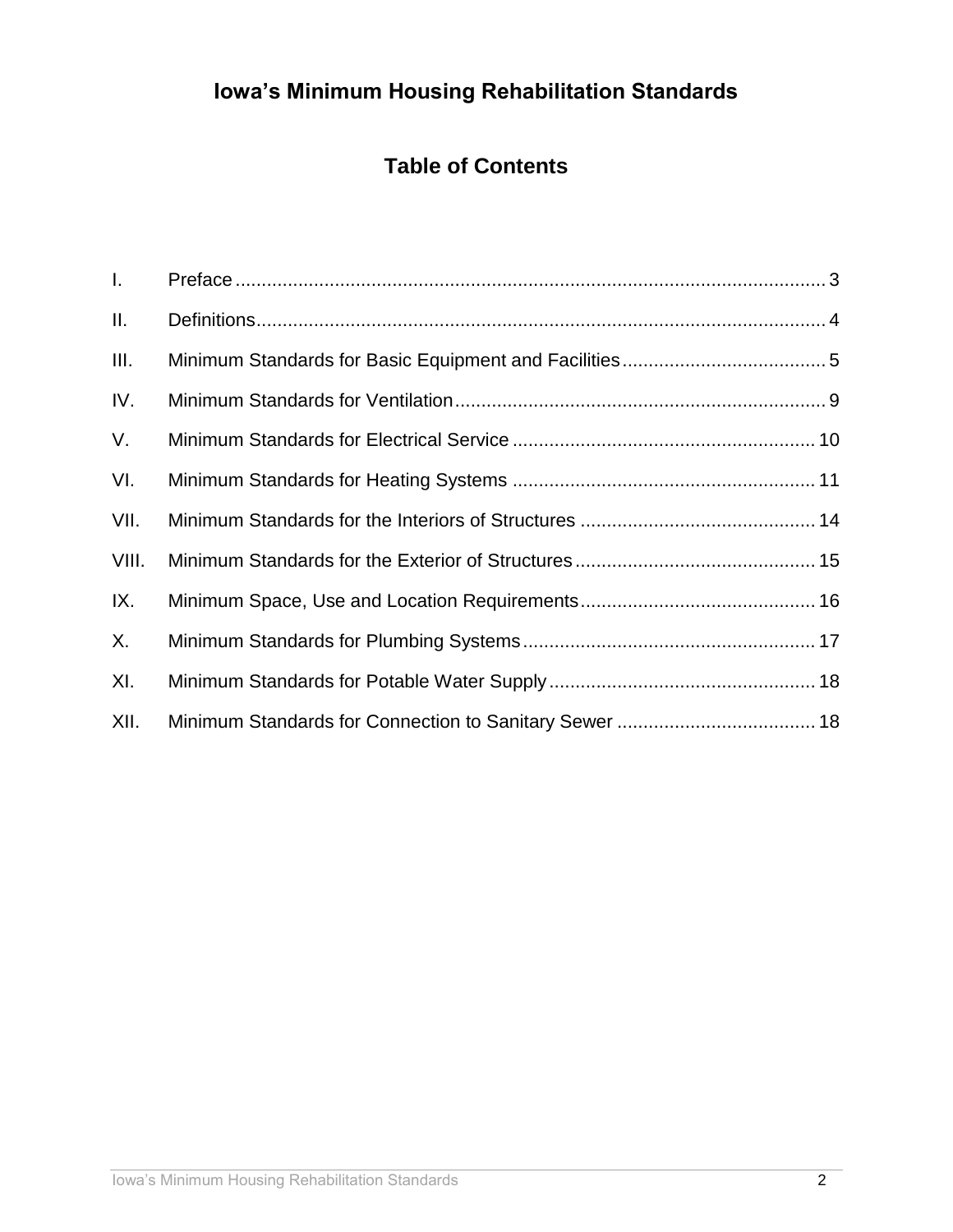# **I. Preface**

This document is intended to provide the minimum acceptable standards for existing single household dwelling units rehabilitated in whole or in part with the Iowa Department of Economic Development's (IDED's) Housing Fund. These standards apply to all communities with populations of less than 15,000 that do not have locally adopted and enforced codes. These standards are not intended to reduce or exclude the requirements of any local or state building or housing codes, standards, or ordinances that may apply.

The Iowa Minimum Housing Rehabilitation Standards were originally designed to include and to expand on the requirements of the HUD Section 8 Housing Quality Standards (CDBG funded activities) and the Minimum Property Standards (HOME funded activities). Many of the requirements and standards of this document exceed the requirements of the HUD Section 8 Housing Quality Standards and/or the Minimum Property Standards, but were determined necessary to further define the intent or outcome of these standards and to expand on the common definitions of "safe, decent, and sanitary" housing; "non-luxury, suitable amenities" housing; and "good quality, reasonably priced" housing, that is affordable to persons that are low or low and moderate income. These standards were also designed to assist in achieving consistency throughout the state for single-family rehabilitation activities funded with the IDED's Housing Fund.

With the 2008 revisions to the Iowa Minimum Housing Rehabilitation Standards, "sustainable design" principles have been incorporated, intended to minimize negative environmental impacts and to promote the health and comfort of the occupants of housing rehabilitated to these standards. Included herein are measures to reduce consumption of non-renewable resources, minimize waste, and to create healthy productive environments. Standard measures have been incorporated herein relating to energy conservation, energy efficiency, water conservation, and indoor air quality.

Whenever possible and practical, specify materials or products that are made from recycled materials (such as fly ash concrete, carpeting or flooring made from recycled materials, etc.) or specify materials and products produced from rapidly renewable materials (such as cork or bamboo). To the extent possible and practical, avoid using products from non-renewable resources (such as vinyl siding, windows and flooring; asphalt roofing materials; etc.).

Consideration should be given to having energy audits conducted on all properties to be rehabilitated prior to generating the project specifications (encouraged, not required). To the extent possible and practical, and where benefiting household's income are within the eligibility range, local weatherization program offerings should be accessed and used in combination with Housing Fund rehabilitation assistance. Utility rebates offered by the utility company serving your programs should be accessed whenever available and the rebates should be used to further the cost of your single-family rehabilitation activities.

These standards assume that a knowledgeable inspector will thoroughly inspect each dwelling to verify the presence and condition of all components, systems and equipment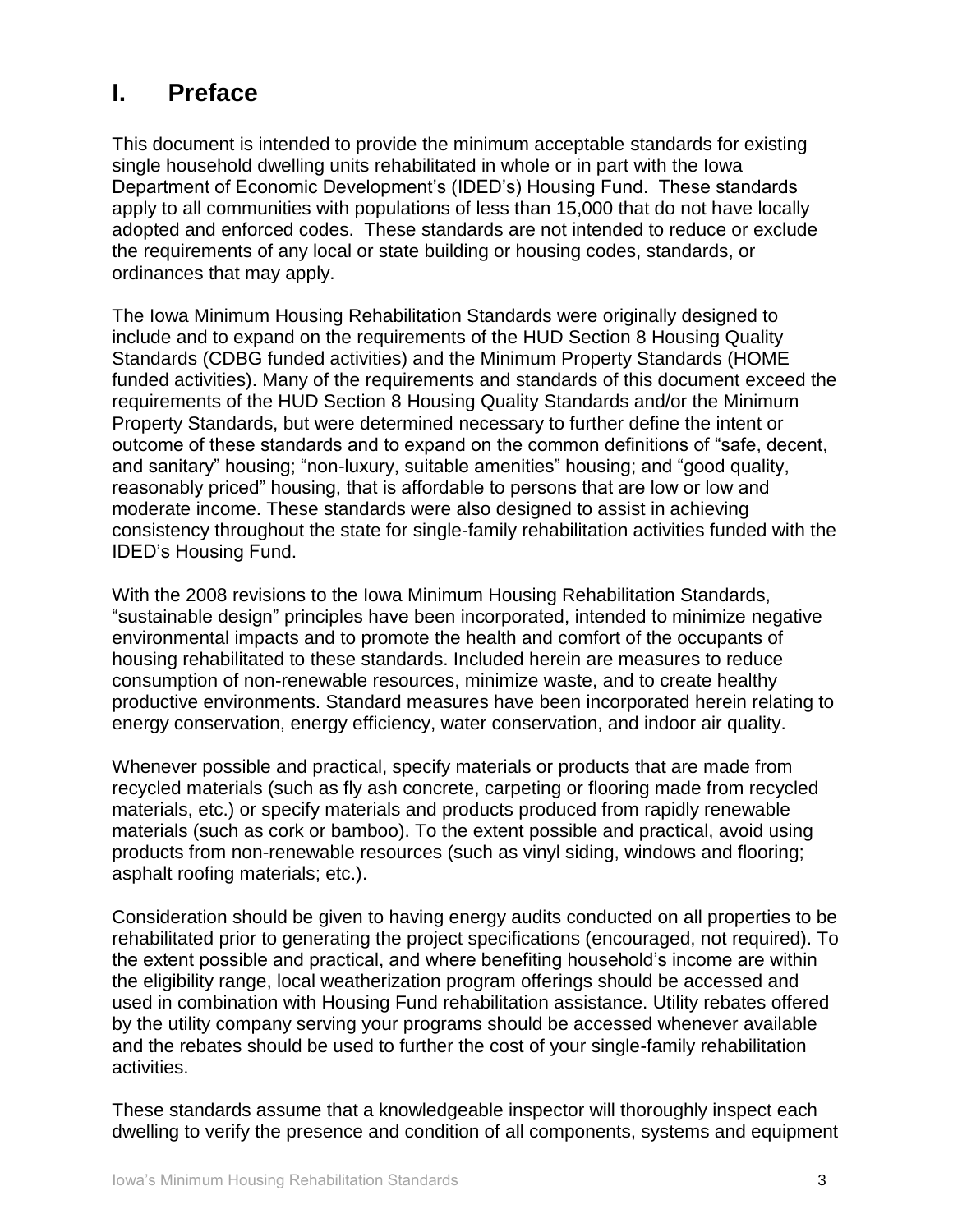of the dwelling. All components, systems and equipment of a dwelling referenced in this document shall be in good working order and condition and be capable of being used for the purpose in which they were intended and/or designed. Components, systems and/or equipment that are not in good working order and condition shall be repaired or replaced. When it is necessary to replace items (systems, components or equipment), the replacement items must conform to these standards. These standards also assume that the inspector will take into account any extraordinary circumstances of the occupants of the dwelling (e.g., physical disabilities) and reflect a means to address such circumstances in their inspection and in the preparation of a work write-up/project specifications for that dwelling.

All interior ceilings, walls and floors must not have any serious defects such as severe bulging or leaning, large holes, loose surface materials, severe buckling, missing components or other serious damage. The roof must be structurally sound and weather-resistant. All exterior walls (including foundation walls) must not have any serious defects such as leaning, buckling, sagging, large holes, or defects that may result in the structure not being weather-resistant or that may result in air infiltration or vermin infestation. The condition of all interior and exterior stairs, halls, porches, walkways, etc. must not present a danger of tripping or falling. Outbuildings must conform to these standards or be removed from the property.

If an inspector determines that specific individual standards of this document cannot be achieved on any single dwelling due to it being structurally impossible and/or cost prohibitive, the inspector shall document the specific item(s) as non-conforming with these standards. The inspector shall prepare a list of any and all non-conforming items or non-conforming uses along with his/her recommendation to waive, or not-to-waive, the individual non-conforming items. The inspector's list of non-conforming items and subsequent recommended actions shall be explained to the property owner and the local official(s) representing the program, as well as provide for their signatures and dating of the inspector's list of non-conforming items and subsequent recommendations. If all parties (property owner, local officials and inspector) agree, non-conforming items to these standards may be waived. (NOTE: Items that are necessary to meet HUD Section 8 HQS or the Minimum Property Standards may not be waived).

# <span id="page-9-0"></span>**II. Definitions**

- **A. Egress** A permanent and unobstructed means of exiting from the dwelling in an emergency escape or rescue situation.
- **B. Habitable Space (Room)** Space (rooms) within the dwelling for living, sleeping, eating or cooking. Bathrooms, toilet rooms, closets, halls, storage or utility spaces, and similar areas (rooms) are not considered habitable spaces (rooms).
- **C. Energy Star Rated** Includes all systems, components, equipment, fixtures and appliances that meet strict energy efficiency performance criteria established, as a joint effort, by the federal Environmental Protection Agency, the U.S. Department of Energy and the U.S.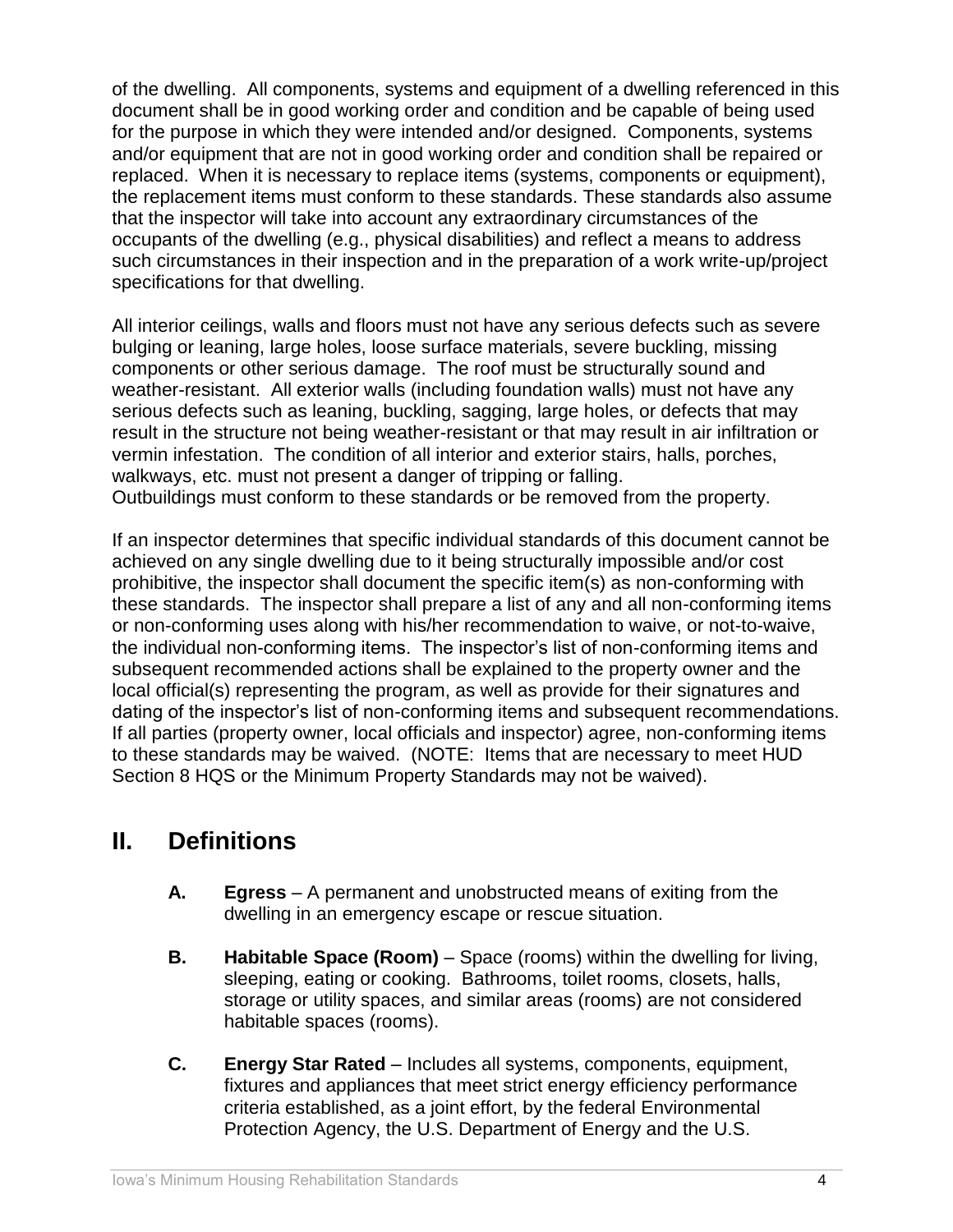Department of Housing and Urban Development and that carry the Energy Star label as evidence of meeting this criteria.

# <span id="page-10-0"></span>**III. Minimum Standards for Basic Equipment and Facilities**

# **A. Kitchens – Every dwelling shall have a kitchen room or kitchenette equipped with the following**:

- 1. **Kitchen Sink**. The dwelling shall have a kitchen sink, connected to both hot and cold potable water supply lines under pressure and to the sanitary sewer waste line. When replacing such components, water supply shut off valves shall be installed. If the existing faucet is to remain, a 2 gallon per minute (GPM) flow restricting aerator shall be installed.
- 2. **Oven and Stove or Range**. The dwelling shall contain an oven and a stove or range (or microwave oven), supplied by the owner, either gas or electric, connected to the source of fuel or power, in good working order and capable of supplying the service for which it is intended.
- 3. **Refrigerator**. The dwelling shall contain a refrigerator, supplied by the owner or home buyer, connected to the power supply, in good working order and capable of supplying the service for which it is intended.
- 4. **Counter Space Area**. Every kitchen or kitchenette shall have a minimum storage area of eight (8) square feet with a minimum vertical clearance of twelve inches (12") and a minimum width of twelve inches (12"). Every kitchen or kitchenette shall have a minimum of four (4) square feet of counter space.
- **C. Toilet Room**: Every dwelling shall contain a room which is equipped with a flush toilet and a lavatory. The flush water closet shall be connected to the cold potable water supply, under pressure, and to the sanitary sewer. The lavatory shall be connected to both a hot and cold potable water supply, under pressure, and connected to the sanitary sewer. When replacing such components, water supply shut off valves shall be installed. When replacing toilets, these will have a flush valve that use less than or equal to 1.6 gallons per flush. Toilet throat size will be no less than 2 inches and glazed smooth. If the lavatory faucet is not being replaced then a 2 GPM flow restricting faucet aerator will be installed.
- **D. Bath Required**: Every dwelling shall contain a bathtub and/or shower.
	- 1. The bathtub and/or shower unit(s) need not be located in the same room as the flush water closet and lavatory. The bathtub and/or shower unit may be located in a separate room.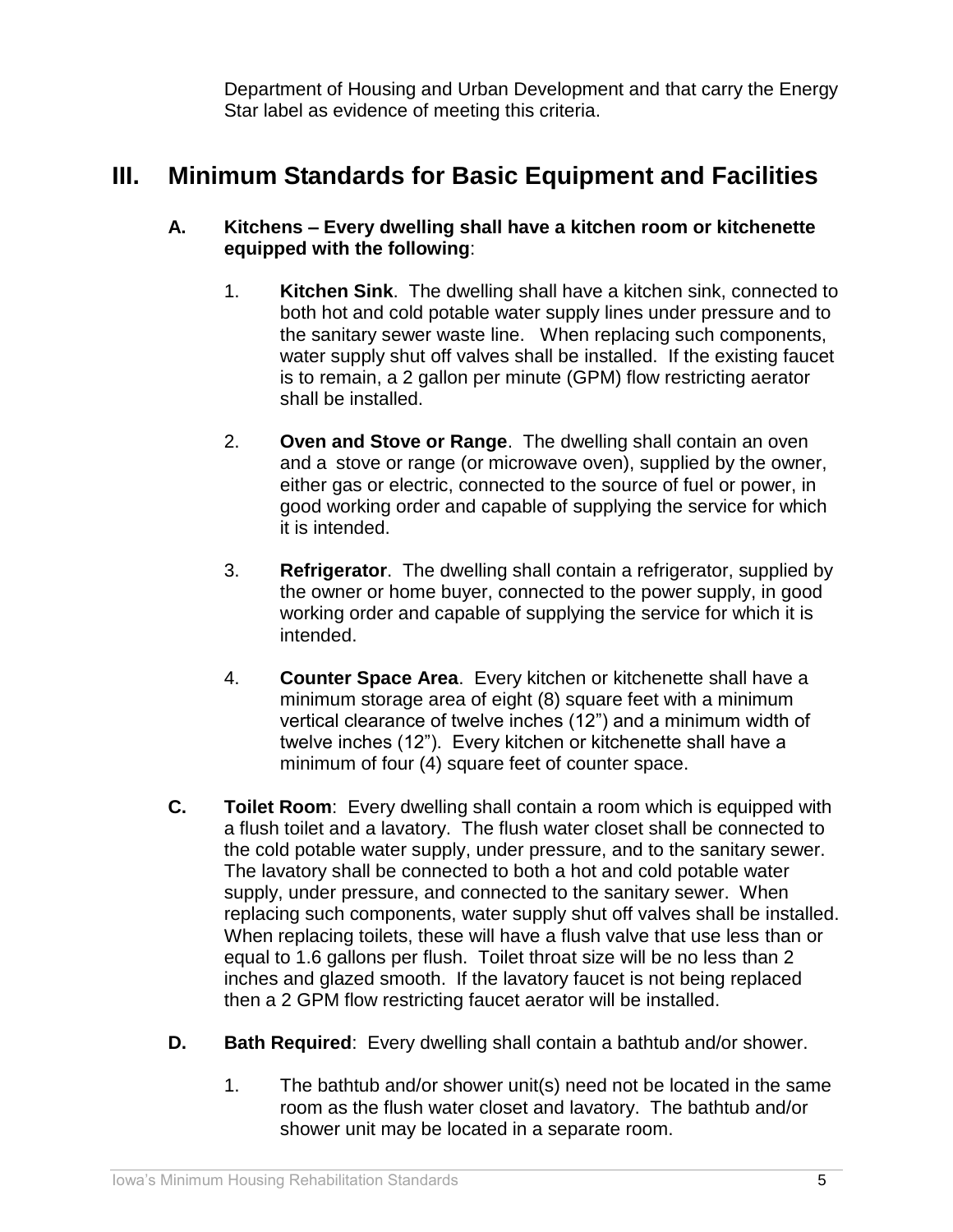- 2. The bathtub and/or shower unit shall be connected to both hot and cold potable water supply lines, under pressure, and shall be connected to the sanitary sewer. All shower heads must be equal to or less than 2.0 (GPM) water flow. Where feasible, shut off valves shall be installed on the water supply lines. All faucets, when replaced, shall be water balancing scald guard type faucets.
- **E. Privacy in Room(s) Containing Toilet and/or Bath**: Every toilet room and/or every bathroom (the room or rooms containing the bathtub and/or shower unit) shall be contained in a room or rooms that afford privacy to a person with said room or rooms.
	- 1. Every toilet room and/or bathroom shall have doors equipped with a privacy lock or latch in good working order.
- **F. Hot Water Supply**: Every dwelling shall have supplied water-heating equipment (water heater and hot water supply lines) that is free of leaks, connected to the source of fuel or power, and is capable of heating water to be drawn for general usage.
	- 1. No water heaters (except point-of-use water heaters) shall be allowed in the toilet rooms or bathrooms, bedrooms or sleeping rooms. No gas water heaters shall be allowed in a clothes closet(s).
	- 2. All gas water heaters shall be vented in a safe manner to a chimney or flue leading to the exterior of the dwelling. Unlined brick chimneys must have a metal B-vent liner installed to meet manufacturer's venting requirements. If metal chimney venting cannot be added, a power vented water heater may be installed. Size of the B-vent is critical for proper venting. Install according to manufacturer's recommendations.
	- 3. All water heaters shall be equipped with a pressure/temperature relief valve possessing a full-sized (non-reduced) rigid copper or steel discharge pipe to within six (6) inches of the floor. The steel discharge pipe shall not be threaded at the discharge end.
	- 4. All water heaters must be installed to manufacturer's installation specifications.
	- 5. All new water heaters shall have internal foam insulation that is a minimum of R-10. Gas water heaters shall have an EF rating of .62 or higher and a recovery efficiency of .75 or better and/or meet Energy Star requirements at the time of installation. Electric water heaters shall be Energy Star Rated.
	- 6. Where feasible, tankless water heaters may be installed in accordance with manufacturer's guidelines and sized to provide adequate hot water supply to all fixtures. Gas supply lines and or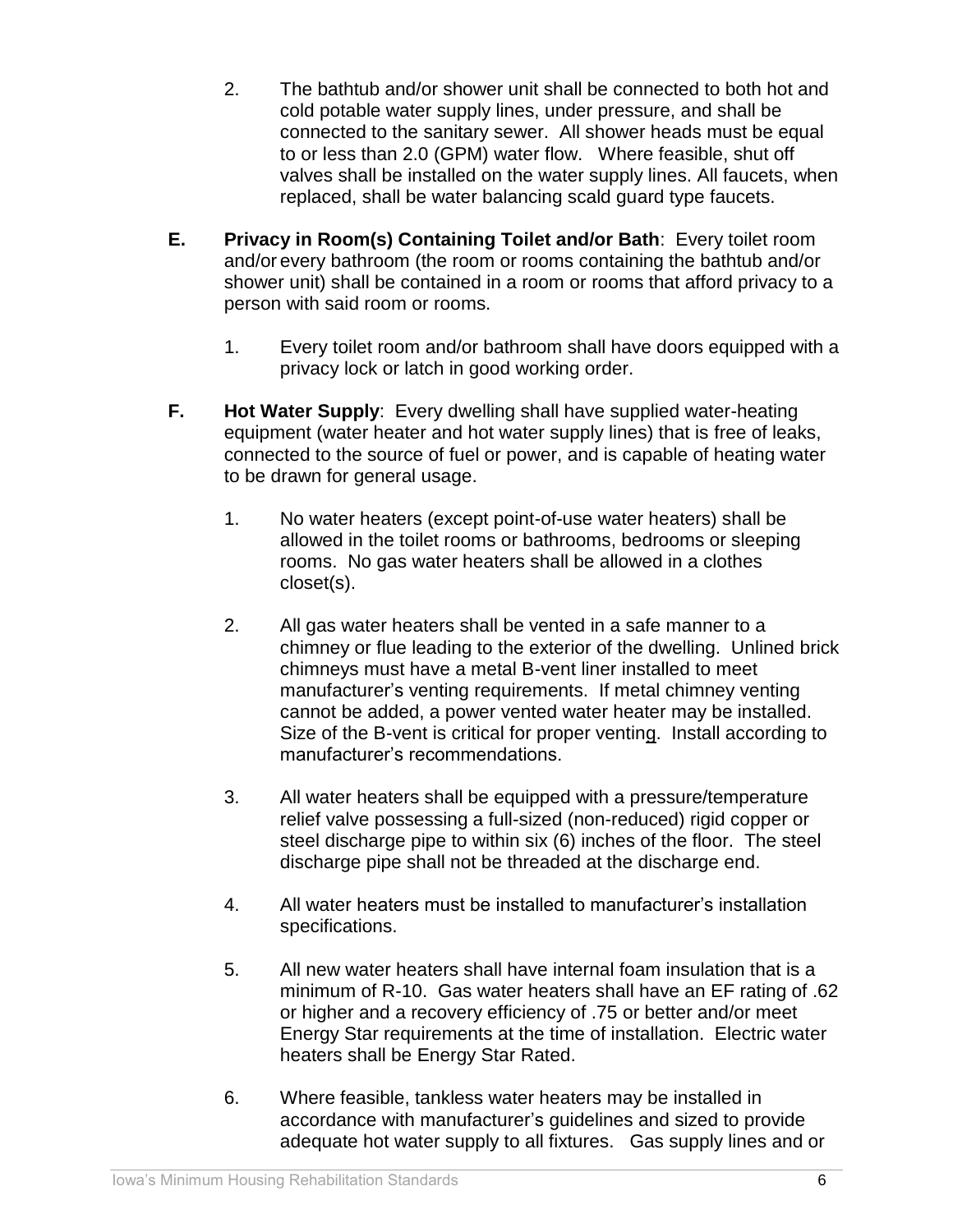electrical capacity must be evaluated before installing tankless water heaters. Before installing, careful consideration should be made regarding supply and water temperature to owners.

- **G. Exits:** Every exit from every dwelling shall comply with the following requirements:
	- 1. Every habitable room shall have two (2) independent and unobstructed means of egress. This is normally achieved through an entrance door and an egress window.
	- 2. All above grade egress windows from habitable rooms shall have a net clear opening of 5.7 square feet. The minimum net clear opening width dimension shall not be less than twenty inches (20") wide, and the minimum net clear opening height dimension shall not be less the twenty-four inches (24") wide. Note that the combination of minimum window width and minimum window height opening size does not meet the 5.7 square feet requirements. Therefore, the window size will need to be greater than the minimum opening sizes in either width or height. Where windows are provided as a means of escape or rescue, they shall have a finished sill height of not more than forty-four inches (44") above the floor. Egress windows with a finished sill height of more than fortyfour inches (44") shall have a permanently installed step platform that is in compliance with stair construction standards.

All at grade egress windows from habitable rooms may be reduced in size to 5.0 square feet of operable window area, but the area must meet the minimum width and/or and height requirement restrictions of all egress windows.

When windows are being replaced within existing openings, the existing window size shall be determined to be of sufficient size even if current window sizes do not meet current egress standards. However, if the specification writer determines that changing the window size is beneficial; such egress widow size modification will be allowed but not required. If new construction windows are being installed, these windows must meet all egress window requirements.

3. Inhabitable basements (or habitable rooms within a basement) where one means of egress is a window; the window shall have a net clear opening of 5.0 square feet. The window shall open directly to the street or yard, or where such egress window has a finished sill height that is below the adjacent ground elevation shall have an egress window/area well. The egress window/area well shall provide a minimum accessible net clear opening of nine square feet that includes a minimum horizontal dimension of thirtysix inches (36") from the window. Egress window/area wells with a depth of more than forty-four (44") shall be equipped with an affixed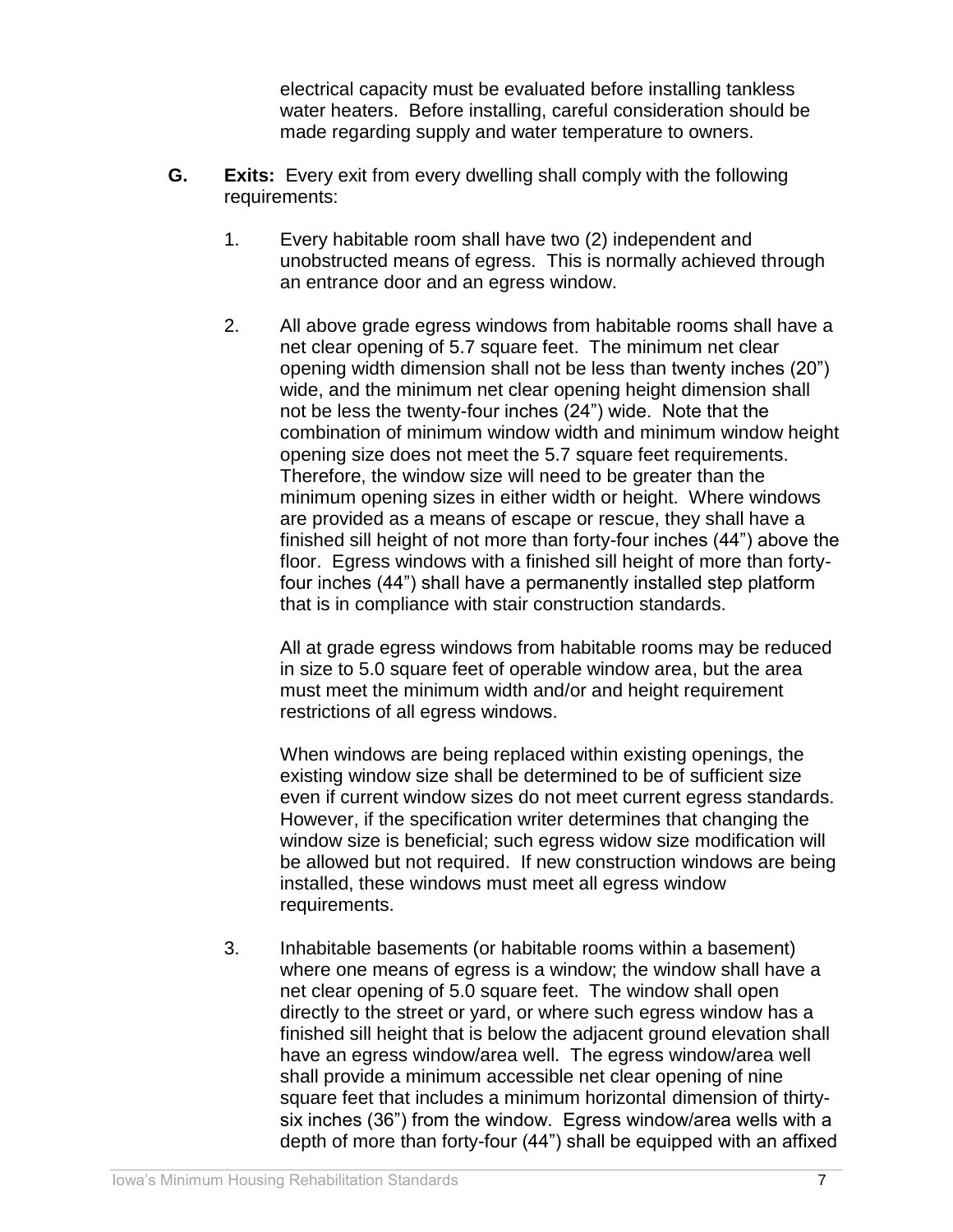ladder or stairs that are accessible with the window in the fully opened position. Such ladder will have rungs at 12 inches oncenter and projecting out a minimum of three inches from the side of the window well.

- **H. Stairs:** If replacing existing stairs, stairs will need to conform as close as possible to new construction standards, but replacement stairs do not need to be in compliance with new codes. All newly constructed stairs (interior and exterior stairways) shall comply with the following requirements:
	- 1. All stairways and steps of four (4) or more risers shall have at least one (1) handrail. All stairways and steps which are five (5) feet or more in width shall have a handrail on each side.
	- 2. All handrails shall be installed not less than thirty four inches (34") nor more than thirty-eight inches (38"), measured plumb, above the nosing of the stair treads. Handrails adjacent to a wall shall have a space of not less than one and one-half inches (1 1/2") between the wall and the handrail. All handrails shall be turned back into the wall on railing ends. The size of a round railing must be a minimum of 1.25 inches, but not more than 2 inches. Railings must be continuous from the top riser to the bottom riser.
	- 3. Porches, balconies or raised floor surfaces, including stairway riser and/or landing, located more than thirty (30) inches above the floor or the grade, shall have guardrails installed that are not less than thirty-six inches (36") in height. Open guardrails and stair railings shall have intermediate rails or ornamental pattern such that a sphere four inches (4") in diameter cannot pass through.
	- 4. All stairs and steps shall have a riser height of not more than eight inches (8") and a tread depth of not less than nine inches (9'). All newly constructed stairs, not replacement stairs, shall have a riser height of not more than seven and three quarters (7 3/4") and a tread depth of not less than ten inches (10"). Risers and treads cannot be different in size by more than 3/8 of an inch from the top to the bottom of the stairs.
- **I. Smoke Detectors**: All smoke detectors shall be hard-wired with battery back-up and interconnected with all other alarms. There shall be a minimum of one (1) smoke detector per floor (including the basement) and a smoke detector shall be located adjacent to all bedrooms/sleeping rooms and adjacent to the central heating source. All smoke detectors shall be installed per manufacturer's installation instructions.
- **J. Carbon Monoxide Detectors**: Where a heating system source, other than solid fuel burning appliances (e.g., wood stoves), and/or water heater that burns solid, liquid or gaseous fuels is located horizontally adjacent to any habitable room, a hard-wired with battery back-up carbon monoxide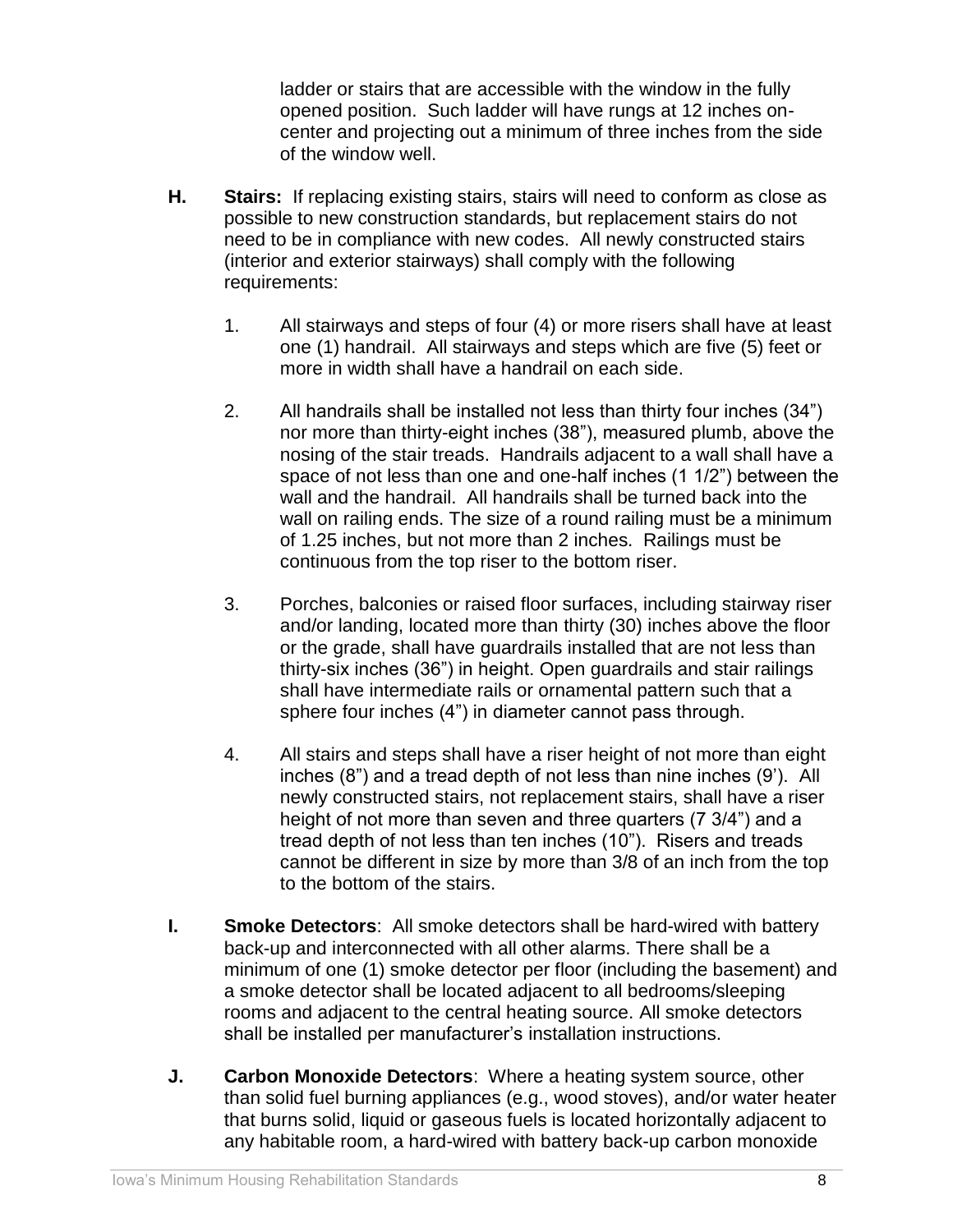detector is required and is to be installed per the manufacturer's instructions. Any dwelling that has a fuel source heating system (not electric), other solid fuel burning appliances (e.g., wood stoves, pellet, or corn stoves), and/or fuel source water heater (not electric), a hard-wired with battery back-up combination smoke alarm/carbon monoxide detector is required to be installed per the manufacturer's instructions on the main living area floor.

# <span id="page-14-0"></span>**IV. Minimum Standards for Ventilation**

- **A.** In general, sufficient ventilation shall be present to ensure adequate air circulation in the dwelling.
- **B.** Every habitable room shall have at least one (1) exterior operable window. All operable windows shall be capable of being easily opened and held in an open position by window hardware. All operable exterior windows shall be provided with screens if none exist. Half screens on windows are allowable.
- **C.** Bathrooms, including toilet rooms, shall be provided with a mechanical means of ventilation that is rated at 50 CFM or greater. Fans shall be ducted to the outside of the dwelling. All bathroom fans will be installed on a 20 minute timer for the fan and a regular switch for the light.

# **D. Attic Ventilation:**

- 1. When using roof vents without soffit vents and without a ceiling vapor barrier, sufficient vents shall be used to provide one square foot of free vent area for each one hundred fifty (150) square feet of ceiling area.
- 2. When using roof vents without soffit vents with a ceiling vapor barrier, sufficient vents shall be used to provide one square foot of free vent area for each three hundred (300) square feet of ceiling area.
- 3. When using a combination of roof and soffit vents and no ceiling vapor barrier, sufficient vents shall be used to provide one square foot of free vent area for each three hundred (300) square feet of ceiling area. Vents shall be installed with no less than fifty percent (50%) nor more than eighty percent (80%) of the total vent area in the roof near the peak with the balance of vents in the soffit.
- 4. To conserve energy, power roof ventilation systems will be used only as a method of last resort. Roof ventilation should be accomplished through correctly sized gable vents, ridge vents, and/or roof pod ventilation systems, and soffit vents.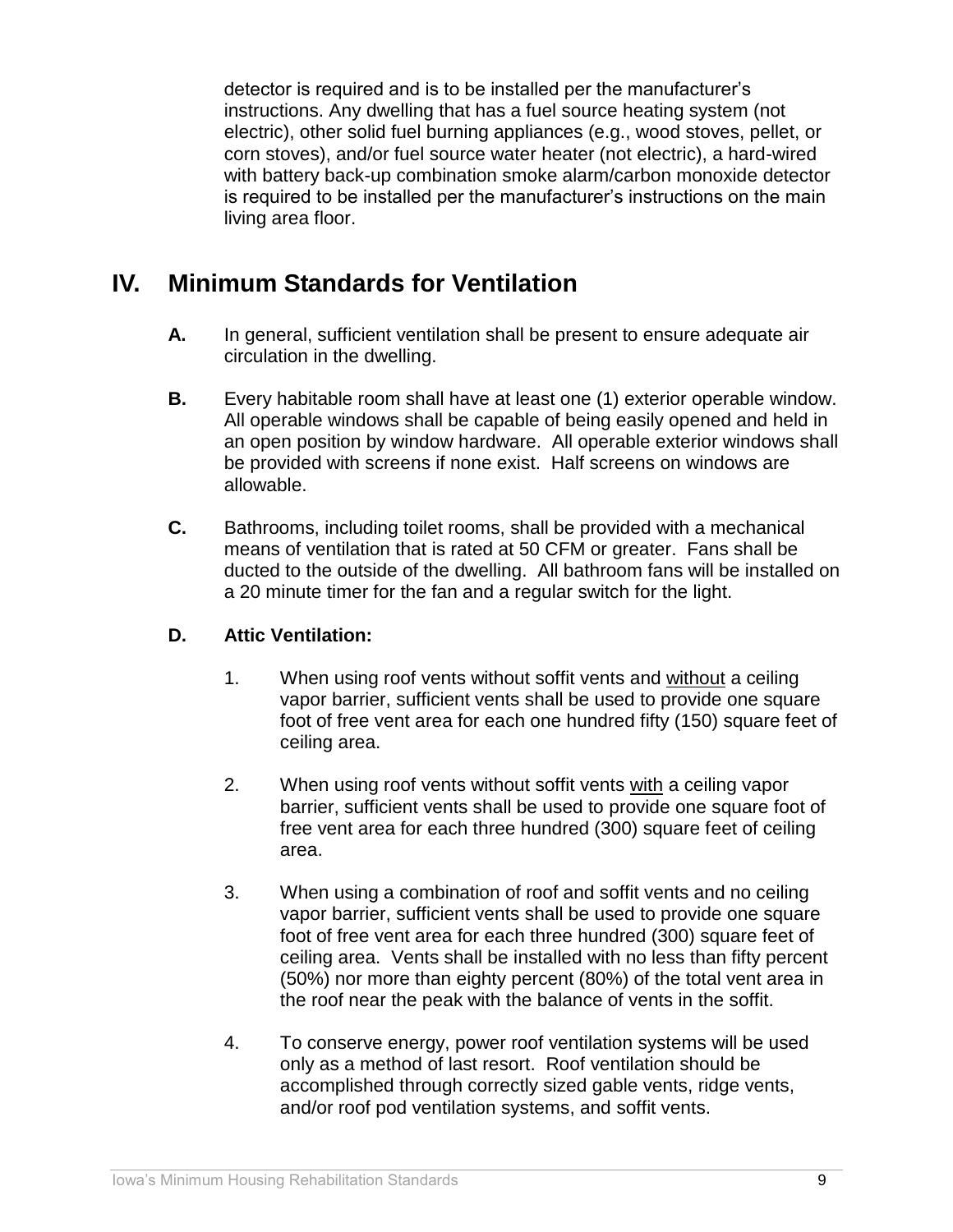# <span id="page-15-0"></span>**V. Minimum Standards for Electrical Service**

# **A. Minimum Electrical Service:**

1. Every dwelling unit, at a minimum, shall have a 100 ampere breaker controlled electrical panel. All electrical work shall be in compliance with adopted State electrical code requirements. The panel, service mast, etc. shall also be installed to local utility company requirements.

# **B. Convenience Outlets:**

- 1. Every habitable room within the dwelling shall contain at least two (2) separate duplex, wall-type electrical outlets. Placement of such outlets shall be on separate walls. All newly installed receptacles shall be grounded duplex receptacles or GFCI protected.
- 2. All electrical outlets used in bathrooms and toilet rooms, all outlets within six foot (6'-0") of a water source (excluding designated simplex equipment circuits for clothes washing machines and sump pumps), outlets located on open porches or breezeways, exterior outlets, outlets located in garages and in non-habitable basements, except those electrical outlets that are dedicated appliance outlets. All kitchen receptacles serving the countertop area shall be ground fault circuit interrupter (GFCI) protected. All exterior receptacles shall be covered by a receptacle cover that when a cord is plugged in, the GFCI outlet will stay covered and protected.
- 3. All electrical outlets carrying heavy appliance loads (i.e., window air conditioning units, central air-conditioning units where they exist, refrigerators, freezers, electric stoves, microwaves, clothes washing machines, dish washing machines, electric clothes dryers, furnaces, etc.) shall be simplex receptacles on a separate circuit of the proper amperage and wire size.
- 4. Basements shall have a minimum of one (1) wall-type electrical outlet for every two hundred (200) square feet, or fraction thereof, of the floor area. Unfinished basements shall have a minimum of one (1) GFCI wall-type electrical receptacle. Such receptacle shall be within 20 feet of the furnace.
- 5. All accessible knob and tube wiring shall be removed and replaced with type NM cable (Romex) or as required by code.
- 6. All broken, damaged or nonfunctioning switches or outlets shall be replaced. All fixtures and wiring shall be adequately installed to ensure safety from fire so far as visible components are observed.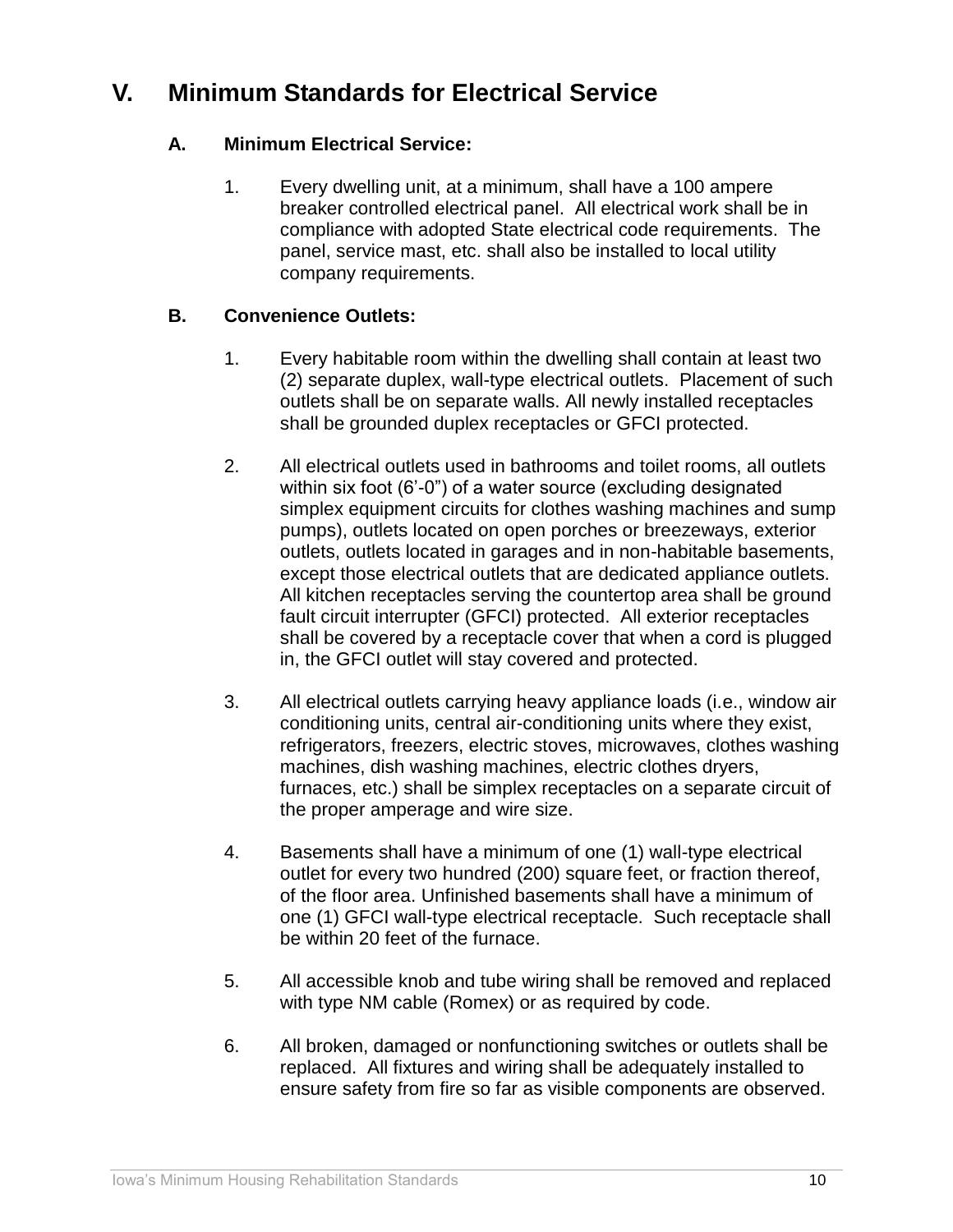7. All missing or broken switch and outlet covers (including junction boxes) shall be replaced. Each receptacle or switch located on an exterior wall shall have a foam seal placed under the cover.

# **C. Lighting:**

- 1. Every habitable room and every bathroom (including toilet room), laundry room, furnace or utility room, and hallway shall have at least one (1) ceiling or wall-type electric light fixture, controlled by a remote wall switch. Habitable rooms (except kitchens or kitchenettes) may have a wall-type electrical outlet controlled by a remote wall switch in lieu of a ceiling or wall-type light fixture. Energy efficient fixtures that meet energy star ratings and compact florescent bulbs shall be installed in all new fixture instillations.
- 2. Basements with no habitable rooms shall have a light illuminating the stairs with a switch controlling the light located at the top of the stairs. Basements with habitable rooms shall have at least one light fixture controlled by a remote wall switch at the top and bottom of the stairs. If new fixtures are being installed, Energy Star rated fixtures shall be installed with compact florescent bulbs.
- 3. Porcelain type fixtures with pull chains are acceptable for use in basements (except for the one controlled by a remote wall switch) cellars, and attics.
- 4. All pendant type lighting fixtures that are supported only by the electrical supply wire shall be removed or replaced. If replaced, replace with Energy Star rated fixtures.
- 5. All existing closet lights shall be covered.

# <span id="page-16-0"></span>**VI. Minimum Standards for Heating Systems**

- **A. Heating System:** All heating systems (and central air-conditioning systems where they exist) shall be capable of safely and adequately heating (or cooling as applicable) for all living space.
- **B. Cooling System:** Non-working or improperly functioning central air conditioning systems may be replaced as part of the rehabilitation work. The installation of a central air conditioning system, where it currently does not exist, is permissible where feasible and practical. New A/C installation will not be a priority unless project funds are available.

# **C. Requirements for Heating and or Cooling Systems:**

1. All existing heating systems, including but not limited to, chimneys and flues, cut-off valves and switches, limit controls, heat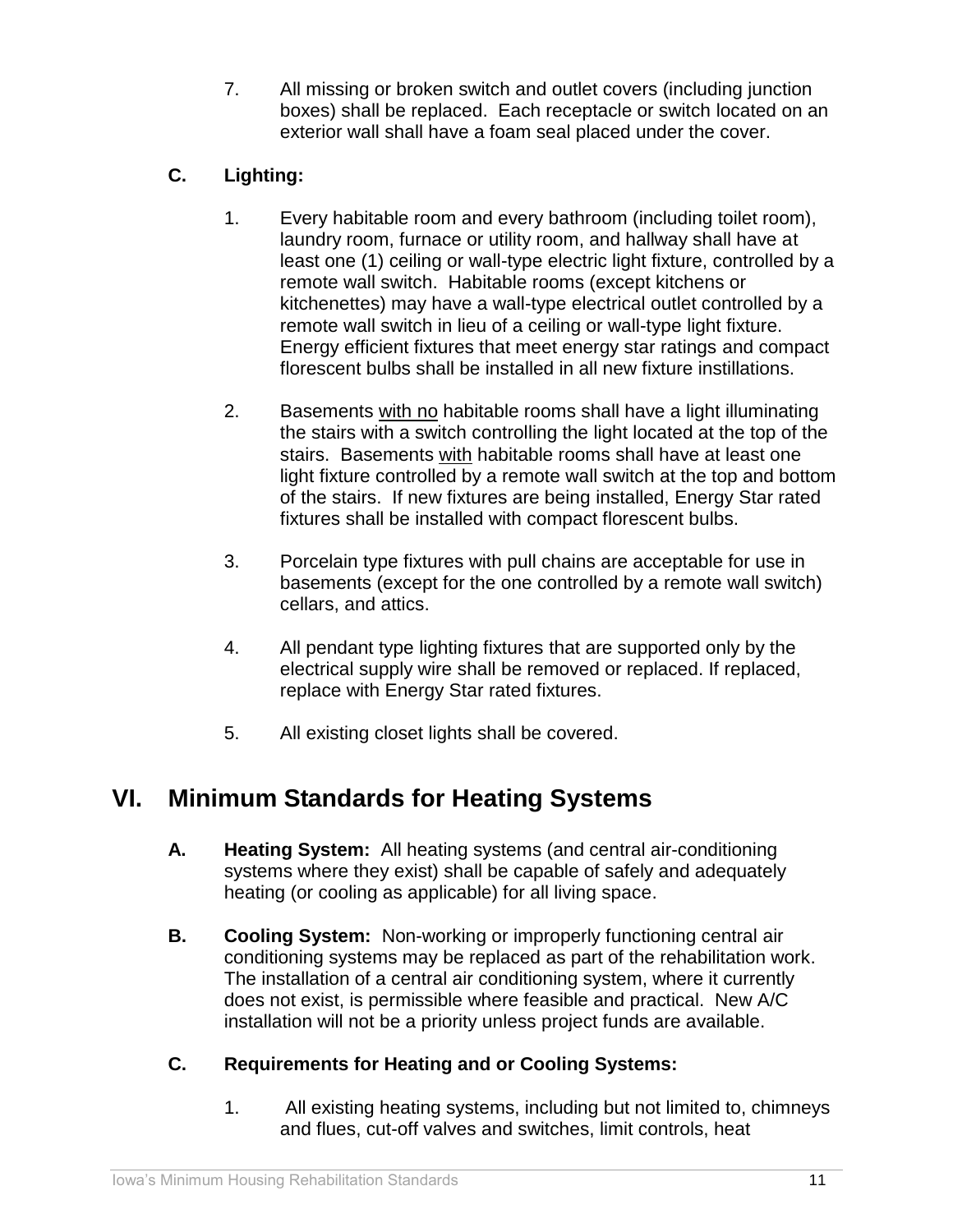exchangers, burners, combustion and ventilation air, relief valves, drip legs and air, hot water, or steam delivery components (ducts, piping, etc.) that are not being replaced, shall be inspected to be in a safe and proper functioning condition at the time of inspection, by means of written project file documentation.

- 2. Every heating system burning solid, liquid or gaseous fuels shall be vented in a safe manner to a chimney or flue leading to the exterior of the dwelling. The heating system chimney and/or flue shall be of such design to assure proper draft and shall be adequately supported.
- 3. No heating system source burning solid, liquid or gaseous fuels shall be located in any habitable room or bathroom, including any toilet room.
- 4. Every fuel burning appliance (solid, liquid or gaseous fuels) shall have adequate combustion air and ventilation air. All new furnaces will have sealed combustion with combustion air brought in from the exterior of the house and installed in accordance with manufacturer's guidelines.
- 5. Every heat duct, steam pipe and hot water pipe shall be free of leaks and shall function such that an adequate amount of heat is delivered where intended. All accessible duct joints must be sealed with mastic or any other acceptable product. Newly installed ductwork must also be sealed. All accessible steam piping and hot water piping must be installed with an approved material.
- 6. Every seal between any of the sections of the heating source(s) shall be air-tight so that noxious gases and fumes will not escape into the dwelling.
- 7. No space heater shall be of a portable type.
- 8. Minimum requirements for forced air furnaces, when installed, will be no less than a 92% AFUE, or the minimum AFUE, if greater than 92%, to obtain a local utility rebate (Energy Star rated for northern climates). Also install a digital programmable thermostat. Condensate lines will drain to a floor drain or have a condensate pump installed and piped to discharge. All furnace duct work shall be equipped with an air filter clean out location that has a tight fitting cover installed over it.
- 9. All boilers, when replaced, will have an "A" rating and be no less than 87% AFUE rating. All combustion air will be from the exterior of the house. The addition of zone valves may be useful to reduce energy cost. Heat lines shall be insulated with approved material. Programmable thermostats will be installed.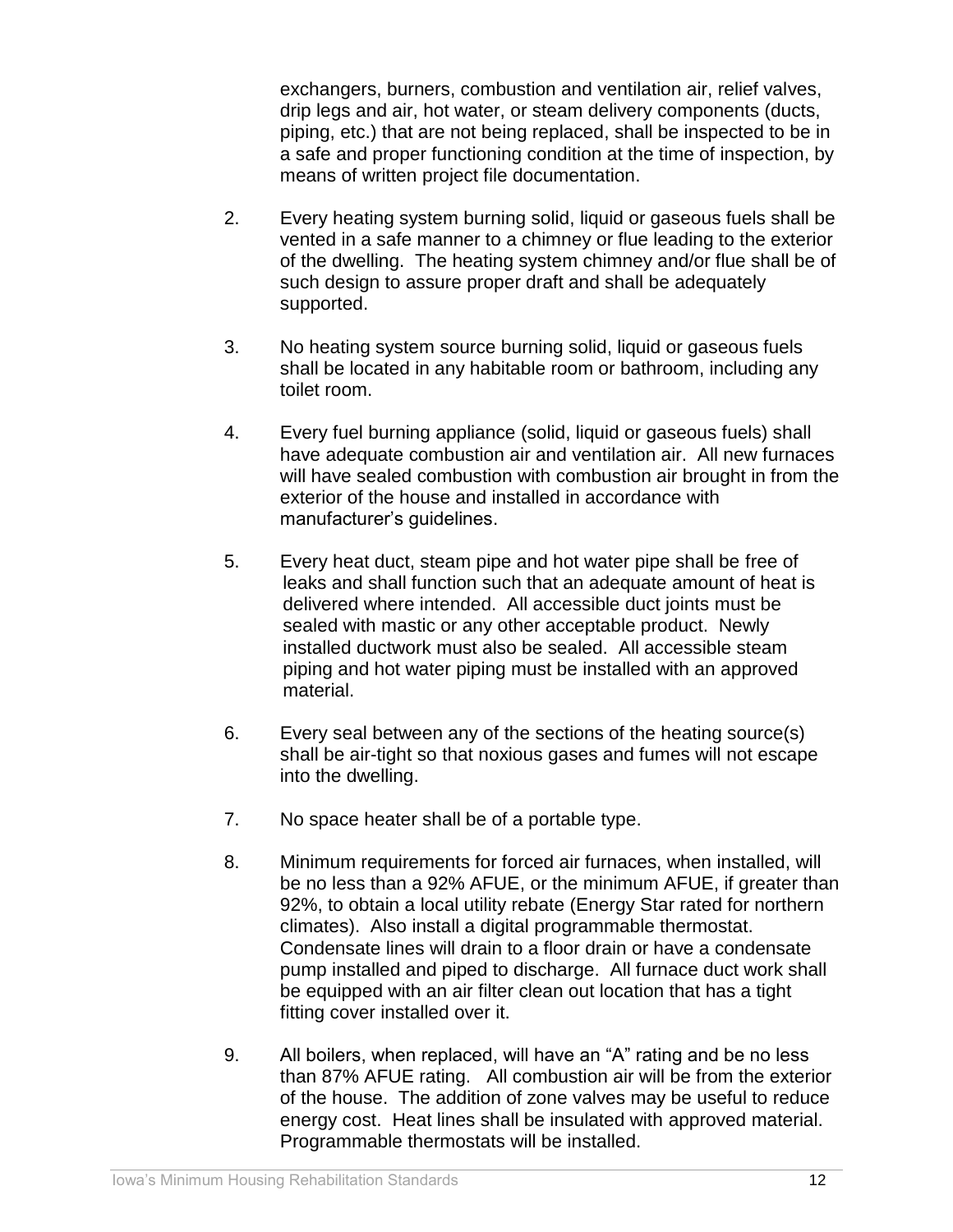10. A/C units, if added or replaced, shall not be less than 14 SEER or the lowest SEER rating that is available at the time of installation but not less than 14 SEER. All units shall be installed, when possible, on either the north or east side of the dwelling or in an area that will provide shade for the unit. The correct coil will be installed that is compatible with both the furnace and A/C unit.

Homeowners who use window air conditioners will be encouraged to purchase Energy Star rated air conditioners. No window A/C units may be purchased with Housing Funds.

- 11. All wood, pellet, corn, switch grass, hydrogen, or other biomass fuel stoves must be installed to manufacturer's guidelines. Where such guidelines are not available, the heating unit will be removed. Venting and combustion air must be installed in accordance with manufacturer's requirements.
- 12. The installation of Energy Star rated ceiling fans will be encouraged in general living areas. Fans must be installed to manufacturer's requirements.

# **D. Energy Conservation**

- 1. All structures shall comply with certain energy conservation measures (U.S. Department of Energy recommendations). These measures include, but are not necessarily limited to, the following:
	- a. The provision of insulation at various locations and at the following recommended resistance factors (r-values). Insulation shall be primarily made from recycled glass or newspaper when available.
		- i. Ceilings R-49 or as close as possible to these requirements where sloped ceilings exist.
		- ii. Crawl Spaces (floors or walls) R-19
		- iii. Band Joists R–19
	- b. When siding is being replaced and/or interior wall finishes of exterior walls are being replaced on a dwelling, such exterior walls are to be provided with insulation and at the recommended resistance factor (r-value) of R-11, or that which is allowed by the stud cavity space. In addition, an air infiltration barrier, such as Tyvek or approved equal, shall be installed on all exterior walls. If new walls are being framed and insulated, the minimum R factor is R-19 or R-13 plus R-5 foam. The installation of fan-fold foam or foam sheathing may be added to increase household R-ratings.
	- c. The installation of weather stripping at all exterior doors, windows, ground-entry basement doors, etc. is required.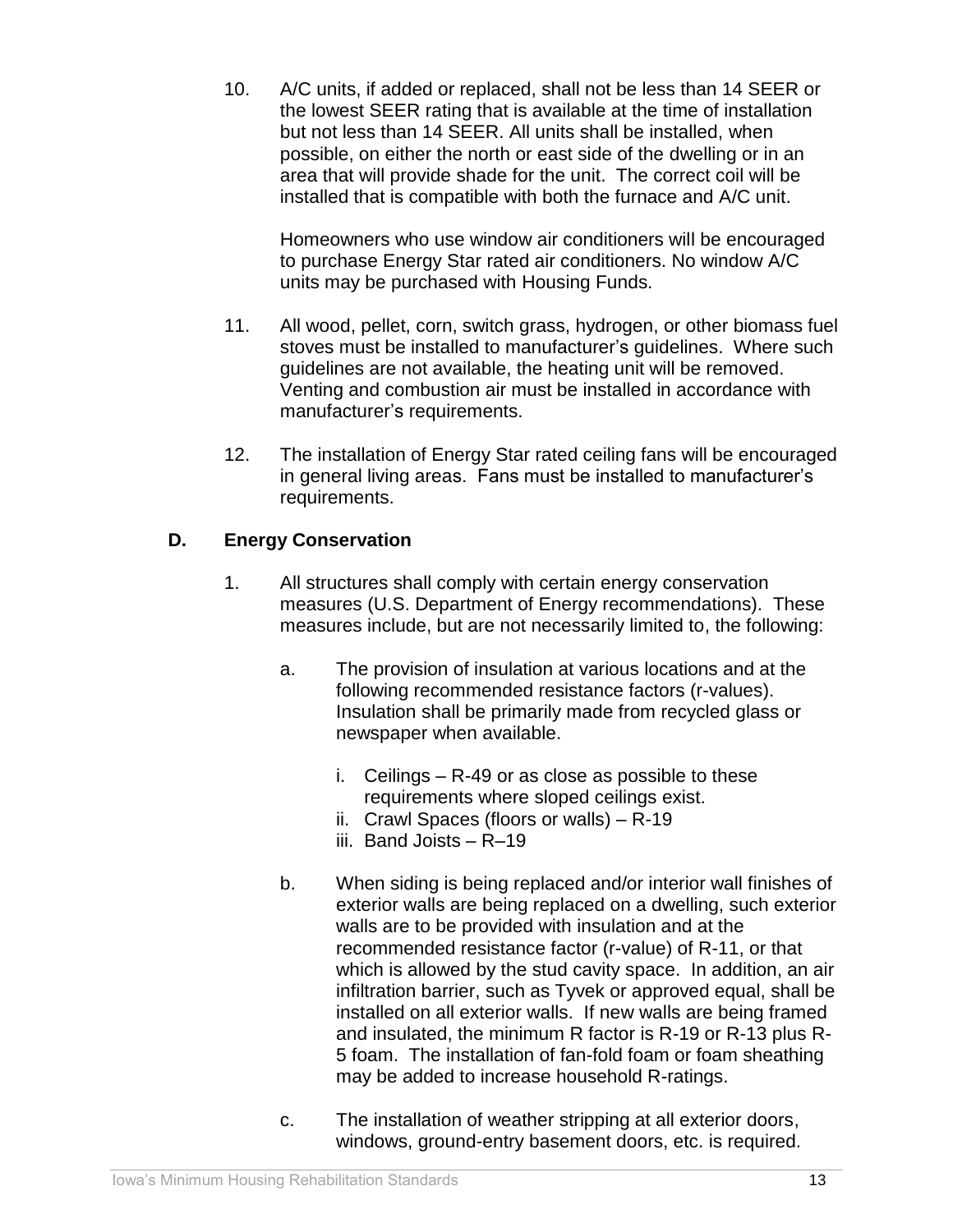Doors, when replaced shall be a metal clad insulated door (energy star rated for northern climates). Storm doors are encouraged, but not required. Door jams will be sealed and thresholds will be caulked.

- d. The provision of caulking around exterior doors and windows, at the foundation/sill plate union, and at other airinfiltration areas.
- e. Windows must be current Energy Star rated for northern climate to obtain local window rebates. All storm windows will be removed from heated areas of the home when windows are replaced. All rope weight openings will be insulated and all new windows will have the window jamb sealed. Where SHPO requirements will restrict the installation of vinyl windows, the specifications will be written to come as close as possible to achieving Energy Star requirements.
- f. All heat ducts and hot water or steam heat distribution piping shall be insulated or otherwise protected from heat loss where such ducts or piping runs are located in unheated spaces. Similarly, distribution piping for general use hot water shall also be protected from heat loss where such piping is located in unheated spaces. All water distribution piping shall be protected from freezing.
- g. Attic access passage ways (scuttle holes) shall be no less than 22" by 30" or the size of original construction. If it is impossible to conform to this standard, the largest attic access hole possible will be installed. Scuttle holes shall extend up a minimum 14 inches above the ceiling. Weather stripping shall be installed at the top of this 14 inch scuttle hole extension and shall be covered with <sup>3</sup>/<sub>4</sub> inch plywood or OSB covered by 2 inch, R-10, foam. The gypsum opening on the ceiling will also be weather stripped and covered with 4 inches of foam. Both doors will be made to sit tight against the weather stripping.

# <span id="page-19-0"></span>**VII. Minimum Standards for the Interiors of Structures**

# **A. Interior Walls, Floors, Ceilings, Doors and Windows:**

1. All interior walls, floors, ceilings, doors and windows shall be capable of being kept in a clean and sanitary condition by the owner.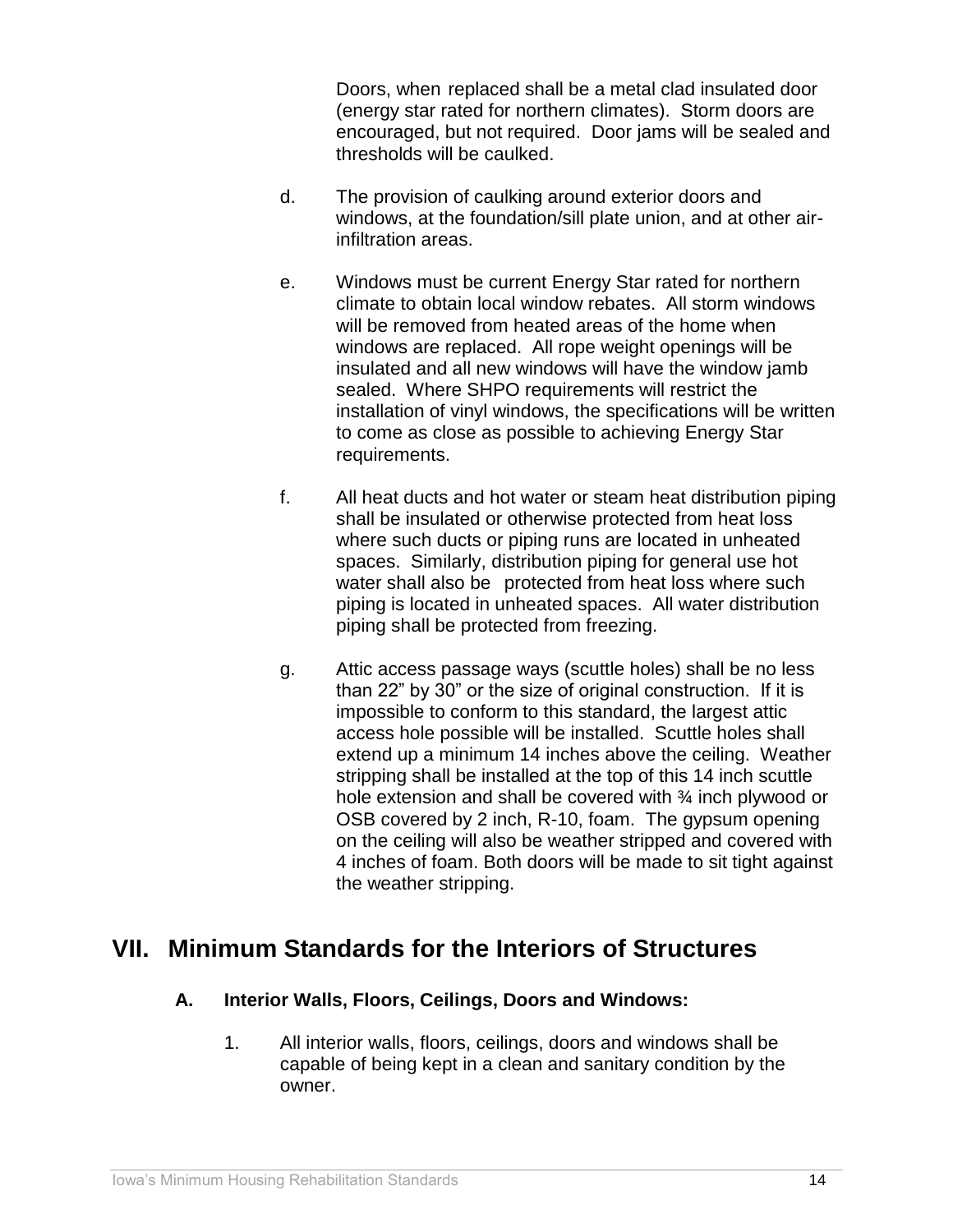- 2. Every bathroom and/or toilet room, kitchen or kitchenette, and utility room floor surface shall be constructed such that they are impervious to water and can easily be kept in a clean and sanitary condition by the owner.
- 3. All interior doors shall be capable of affording the privacy for which they are intended.
- 4. The dwelling must have at least one bedroom or living/sleeping room for each two persons. Children of the opposite sex, other than very young children, may not be required to occupy the same bedroom or living/sleeping room.
- 5. No dwelling containing two or more bedrooms shall have a room arrangement that access to a bathroom, toilet room, or a bedroom can be achieved only by going through another bathroom, toilet room, or another bedroom.
- 6. All paints, stains, varnishes, lacquers and other finishes used in the rehabilitated dwelling shall be low or no VOC paint finishes and installed as required by the manufacture.

# <span id="page-20-0"></span>**VIII. Minimum Standards for the Exterior of Structures**

# **A. Foundations, Exterior Walls, Roofs, Soffits and Fascia:**

- 1. Every foundation, exterior wall, roof, soffit and fascia shall be made weather resistant. Products for exterior walls, roofs, soffits, and fascia shall be installed in accordance with the manufacturer's guidelines.
- 2. Roof replacement shall be installed in accordance with the manufacturer's requirements. When installing asphalt or fiberglass shingles, a minimum of a 30 year shingle shall be used. Other products such as metal roofing may be considered.

# **B. Drainage:**

- 1. All rainwater shall be conveyed and drained away from every roof so as not to cause wetness or dampness in the structure. No roof drainage systems shall be connected to a sanitary sewer.
- 2. The ground around the dwelling shall be sloped away from foundation walls to divert water away from the structure.
- 3. If feasible, the collection of roof water is encouraged.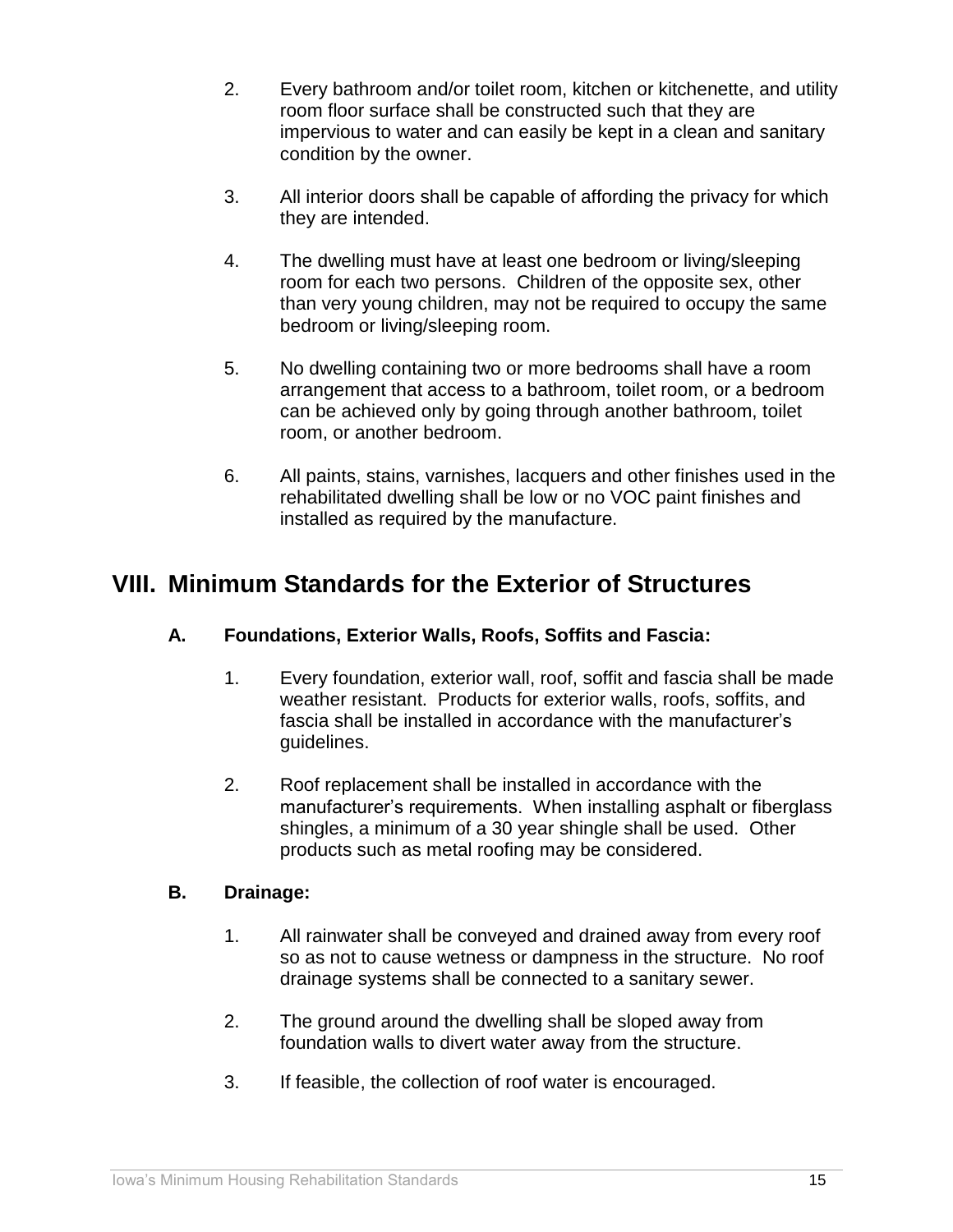# **C. Windows, Exterior Doors and Basement Entries (Including Cellar Hatchways):**

- 1. Every window, exterior door, basement entry and cellar hatchway shall be tight fitting within their frames, be rodent-proof, insect-proof and be weatherproof such that water and surface drainage is prevented from entering the dwelling. In addition, the following requirements shall also be met:
	- a. All exterior doors and windows shall be equipped with security locks. Deadbolts are not required.
	- b. Every window sash shall be fully equipped with glass window panes which are without cracks or holes. Every window sash to be replaced shall use Energy Star rated for northern climate windows unless the existing windows have insulated glass. Stained or leaded glass found to be historically significant may be protected by a fixed low-E glass storm window. Every window sash shall fit tightly within its frame, and be secured in a manner consistent with the window design. All window jambs will be sealed. All rope weight openings shall be insulated before installing the new window. Energy Star rated for Northern climate.
	- c. Storm doors, when installed, shall also be equipped with a self-closing device.
	- d. Every exterior door, when closed, shall fit properly within its frame and shall have door hinges and security locks or latches. All exterior doors will be no less than metal clad insulated (foam filled) doors. All jambs and thresholds will be sealed.
	- e. Every exterior door shall be not less than two foot-four inches (2'-4") in width and not less than six foot-six inches (6'6") in height. Existing door sizes will be grandfathered, but an attempt shall be made to have at least one exterior door that is not less than 36 inches wide and no less than 6'- 8" high.

# <span id="page-21-0"></span>**IX. Minimum Space, Use and Location Requirements**

**A.** No main floor habitable room in a dwelling shall have a ceiling height of less than seven feet, six inches (7'6"). At least one-half of the floor area of every habitable room located above the first floor shall have a minimum ceiling height of seven feet (7'-0"). The floor area of any room where the ceiling height is less than four feet in height shall not be considered floor area in computing the total floor area of the room.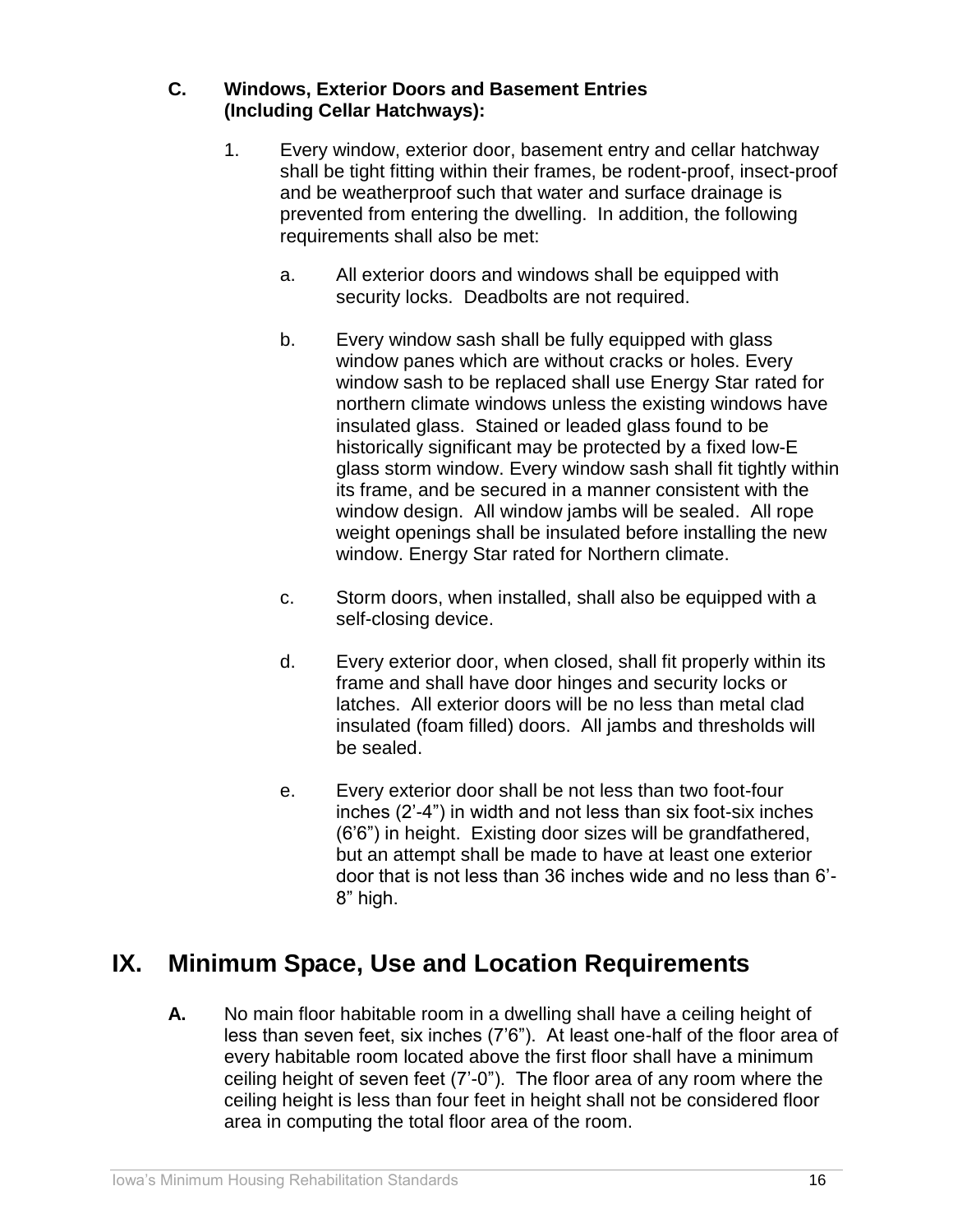- **B.** A minimum ceiling height of seven feet (7'-0") is acceptable in bathrooms, toilet rooms, habitable basement space, and hallways.
- **C.** All habitable rooms, except kitchens and/or kitchenettes, shall have a minimum width of seven feet (7').
- **D.** No cellar space shall be converted to habitable space.
- **E.** Habitable Basement Space: No basement space shall be used as habitable space unless all habitable space requirements are met and all of the following requirements are met:
	- 1. The floor and walls are waterproof or damp proof construction.
	- 2. Such habitable space has a hard surfaced floor of concrete or masonry.
	- 3. Such space shall have a minimum of two exits. In addition to the stairs, this would normally consist of one egress window.

# <span id="page-22-0"></span>**X. Minimum Standards for Plumbing Systems**

- **F.** All dwelling plumbing systems shall be capable of safely and adequately providing a water supply and wastewater disposal for all plumbing fixtures. Every dwelling plumbing system shall comply with the following requirements.
	- 1. All existing plumbing systems and plumbing system components shall be free of leaks. When repairing or adding to such systems, any type of pipe allowed by the State plumbing code shall be allowed.
	- 2. All plumbing system piping shall be of adequate size to deliver water to plumbing fixtures and to convey wastewater from plumbing fixtures (including proper slope of wastewater piping) as designed by the fixture manufacturer).
	- 3. All plumbing fixtures shall be in good condition, free of cracks and defects, and capable of being used for the purpose in which they were intended.
	- 4. The plumbing system shall be vented in a manner that allows the wastewater system to function at atmospheric pressure and prevents the siphoning of water from fixtures. Venting by mechanical vents is accepted as an alternative to exterior atmospheric venting.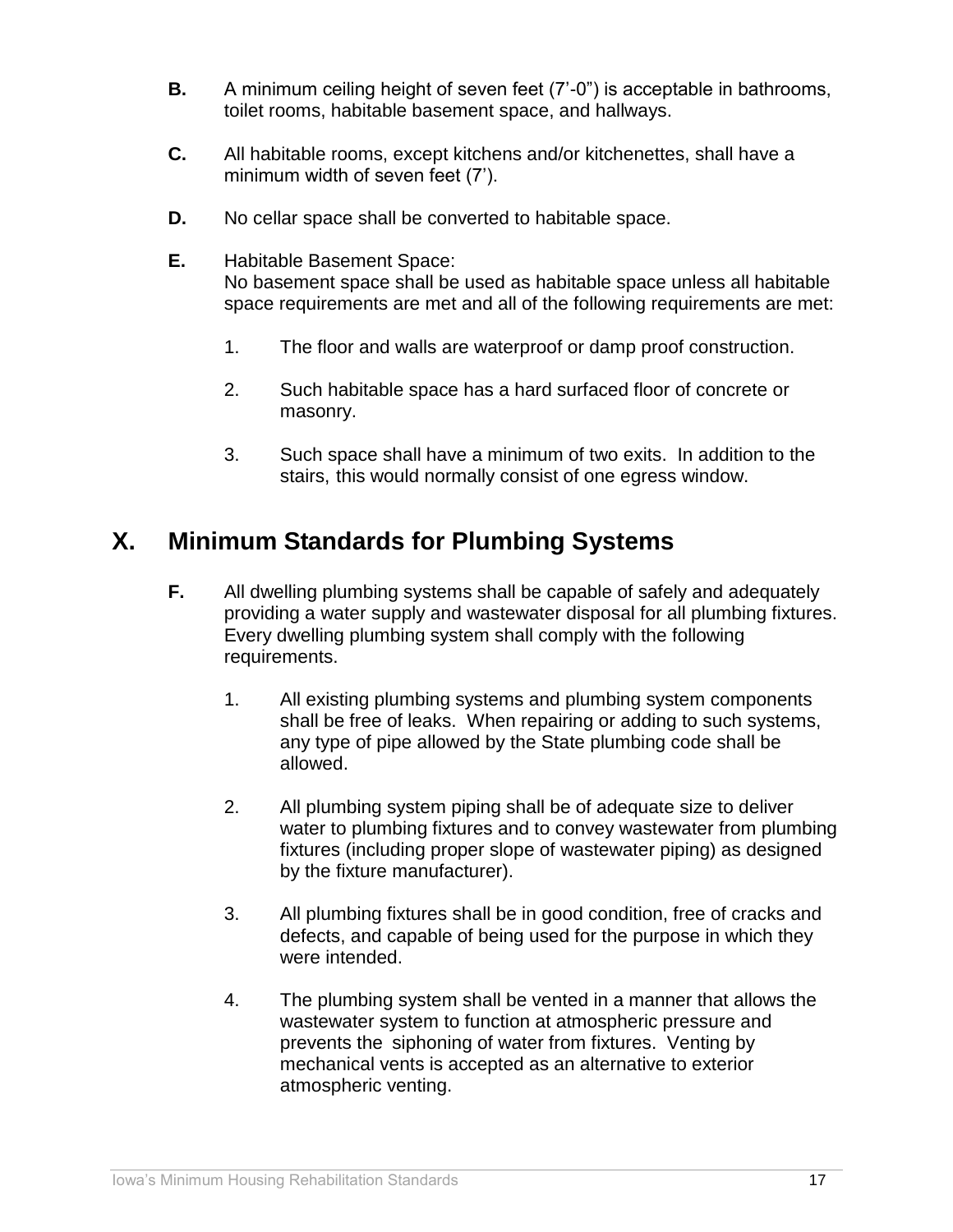- 5. All fixtures that discharge wastewater shall contain, or be discharged through, a trap that prevents the entry of sewer gas into the dwelling.
- 6. All plumbing system piping and fixtures shall be installed in a manner that prevents the system, or any component of the system, from freezing.
- 7. All plumbing fixtures and water connections shall be installed in such a way as to prevent the backflow of water from the system into the plumbing system's water source.
- 8. All faucets shall have aerators that restrict water flow to about 2 GPM. Toilets, when installed, shall only use 1.6 gallons per flush, or less.
- 9. Valves shall be installed with the valve in the upright position. When replacing valves, the use of a full port ball-valve shall be encouraged.

# <span id="page-23-0"></span>**XI. Minimum Standards for Potable Water Supply**

- **A.** Every dwelling shall be connected to an approved (by the jurisdiction having authority) potable water source.
- **B.** All potable water fixtures and equipment shall be installed in such a manner as to make it impossible for used, unclean, polluted or contaminated water, mixtures or substances to enter any portion of the potable water system piping. All equipment and fixtures shall be installed with air gaps (traps) to prevent back siphon age. All outlets with hose threads (except those serving a clothes washing machine) shall have a vacuum breaker for use with the application. No water piping supplied by a private water supply system shall be connected to any other source of water supply without the approval of the jurisdiction having authority over the installation.
- **C.** All unused wells on the property shall be abandoned and plugged in accordance with any local, county or State requirements having jurisdiction. All cisterns shall be drained and filled, and if applicable, in accordance with any local or county requirements having jurisdiction.

# <span id="page-23-1"></span>**XII. Minimum Standards for Connection to Sanitary Sewer**

**A.** Every dwelling shall be connected to an approved (by the jurisdiction having authority) sanitary sewer system.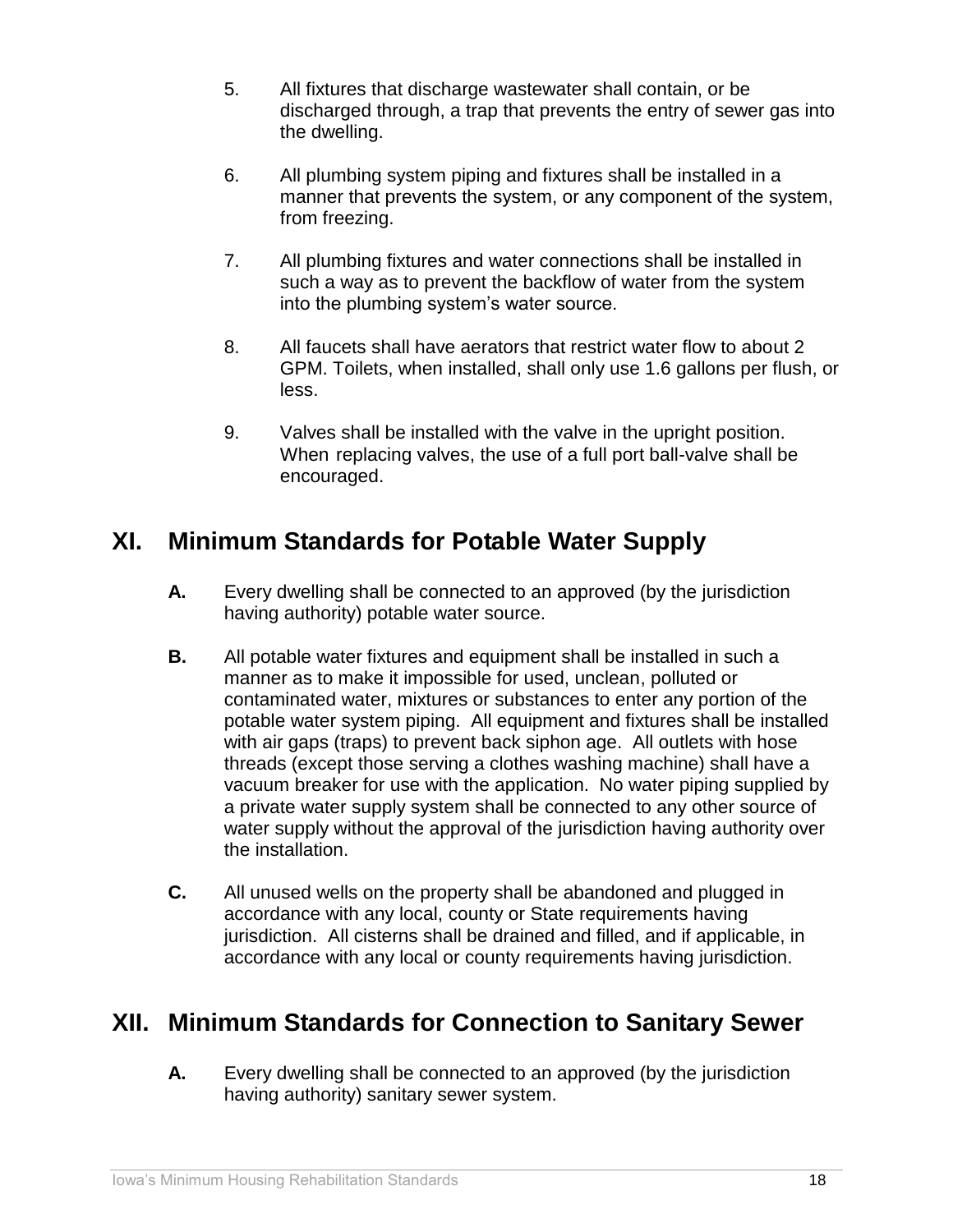

# **APPENDIX K**

SCOPE OF WORK

A Scope of Work describing proposed rehabilitation activities must be submitted for all proposed rehabilitation and acquisition/rehabilitation projects. At a minimum, the Scope of Work shall address activities related to:

1. Making common areas handicap accessible, creating or improving sidewalks, installing new roof shingles, adding gutters, sealing brick veneers, applying exterior paint or siding, and re-surfacing or repaving parking areas.

2. Improving site and exterior dwelling lighting, landscaping/fencing, and installing high quality vinyl, hardiplank siding or brick.

3. Using energy efficient products to replace inferior ones, including insulated windows.

4. Improving heating and cooling units, plumbing fixtures and water heaters toilets, sinks, faucets, and tub/shower units.

5. Improving quality of interior conditions and fixtures, including carpet, vinyl, interior doors, painting, drywall repairs, cabinets, and energy efficient appliances and light fixtures.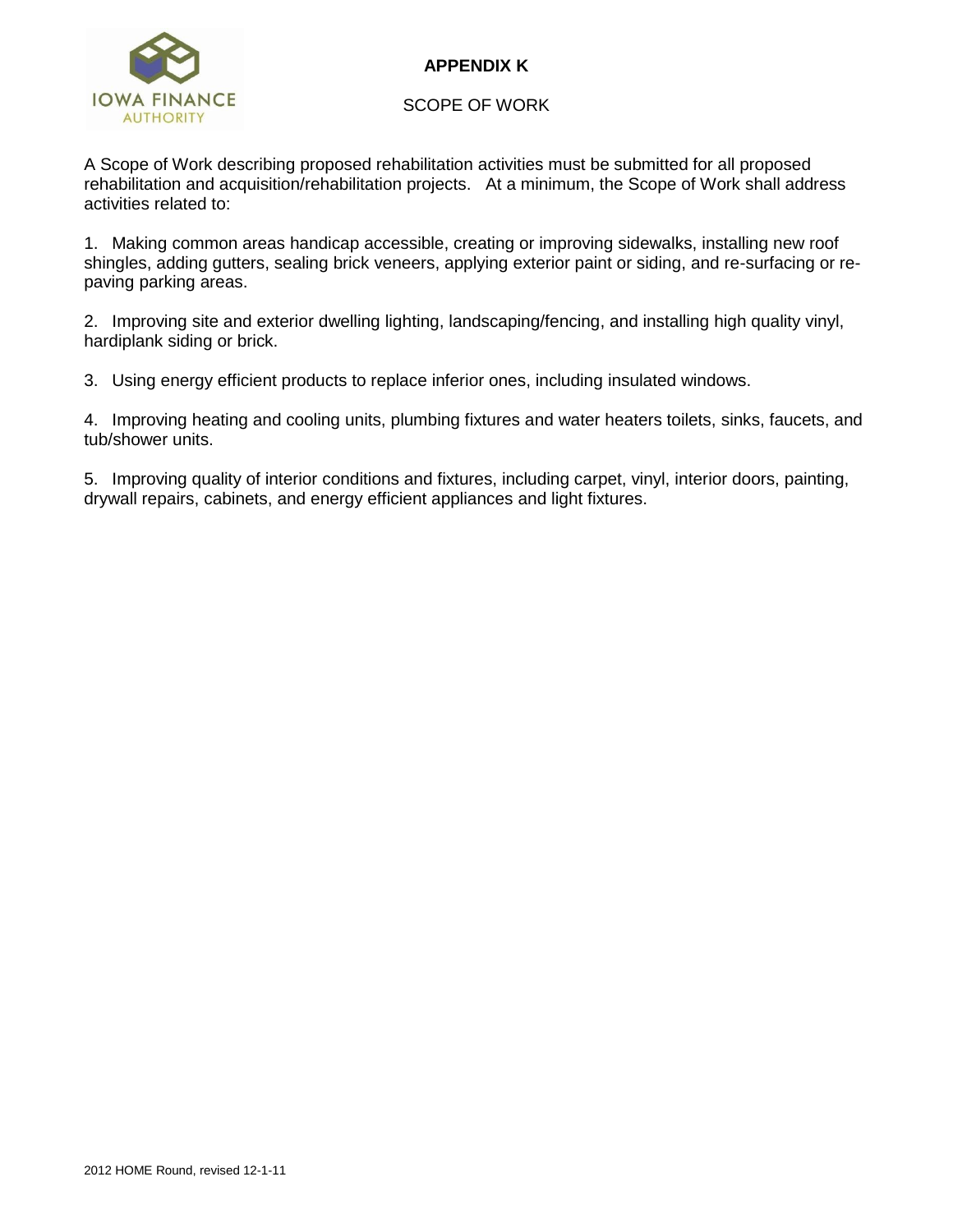

DATE: December 16, 2010

TO: HOME Recipients, Contractors, and Subcontractors

FROM: Carla Pope, Affordable Rental Production Director

RE: Restrictions on Lobbying – 24 CFR Part 87

24 CFR Part 87 requires a recipient of a federal contract, grant, loan, or cooperative agreement to certify that it will not use appropriated funds to influence or attempt to influence an officer or employee of any federal agency, a member of Congress, an officer or employee of Congress, or an employee of a member of Congress, in connection with the following covered federal actions:

- The awarding of any federal contract,
- The making of any federal grant,
- The making of any federal loan,
- The entering into of any cooperative agreement, and
- The extension, continuation, renewal, amendment, or modification of any federal contract, grant, loan, or cooperative agreement.

In addition, any person who requests or receives a federal contract, grant, loan, or cooperative agreement from a federal agency and uses *non-appropriated* funds to pay an individual to influence or attempt to influence an officer or employee of any federal agency, a member of Congress, an officer or employee of Congress, or an employee of a member of Congress in connection with the above defined "covered federal actions" must submit a disclosure form (SF-LLL) in accordance with 24 CFR Part 87. A "person" means an individual, corporation, association, authority, firm, partnership, society, state, and local government.

Because HOME awards are a covered federal activity, the Iowa Finance Authority (IFA) must require all owners, contractors, and sub-contractors at any tier to comply with 24 CFR Part 87.

- 1. Each HOME recipient, contractor, subcontractor, individual, and entity who have requested or received more than \$100,000 in HOME funds must submit the attached lobbying certification form to IFA.
	- If more than \$100,000 in HOME funds were received in a month by the recipient, contractor, subcontractor, individual, or entity, then a lobbying certification for each month in which more than \$100,000 was received must be submitted to IFA.
- 2. Any person (see definition above) who requests or receives more than \$100,000 of HOME funds, whether as a grantee, sub-grantee, contractor, or subcontractor must submit the SF-LLL Lobbying Disclosure Activities form to IFA IF that person has made or has agreed to make a payment using non-federally appropriated funds for influencing or attempting to influence an officer or employee of any federal agency, a member of Congress, an officer or employee of Congress, or an employee of a member of Congress.

All disclosure forms (SF-LLL) will be submitted to the next higher tier who will then submit to IFA. IFA will submit to HUD. The certifications must only be submitted to the next higher tier and filed.

For example: A subcontractor must file its certification with the contractor. The contractor is required to file the certification. If the subcontractor provided the SF-LLL, then the contractor would forward it to the project who would then forward it to IFA.

2012 HOME Round Please note that a new SF-LLL Disclosure of Lobbying Activities form must be filed at the end of each calendar quarter if an event occurs that materially affects the accuracy of information reported. This would include: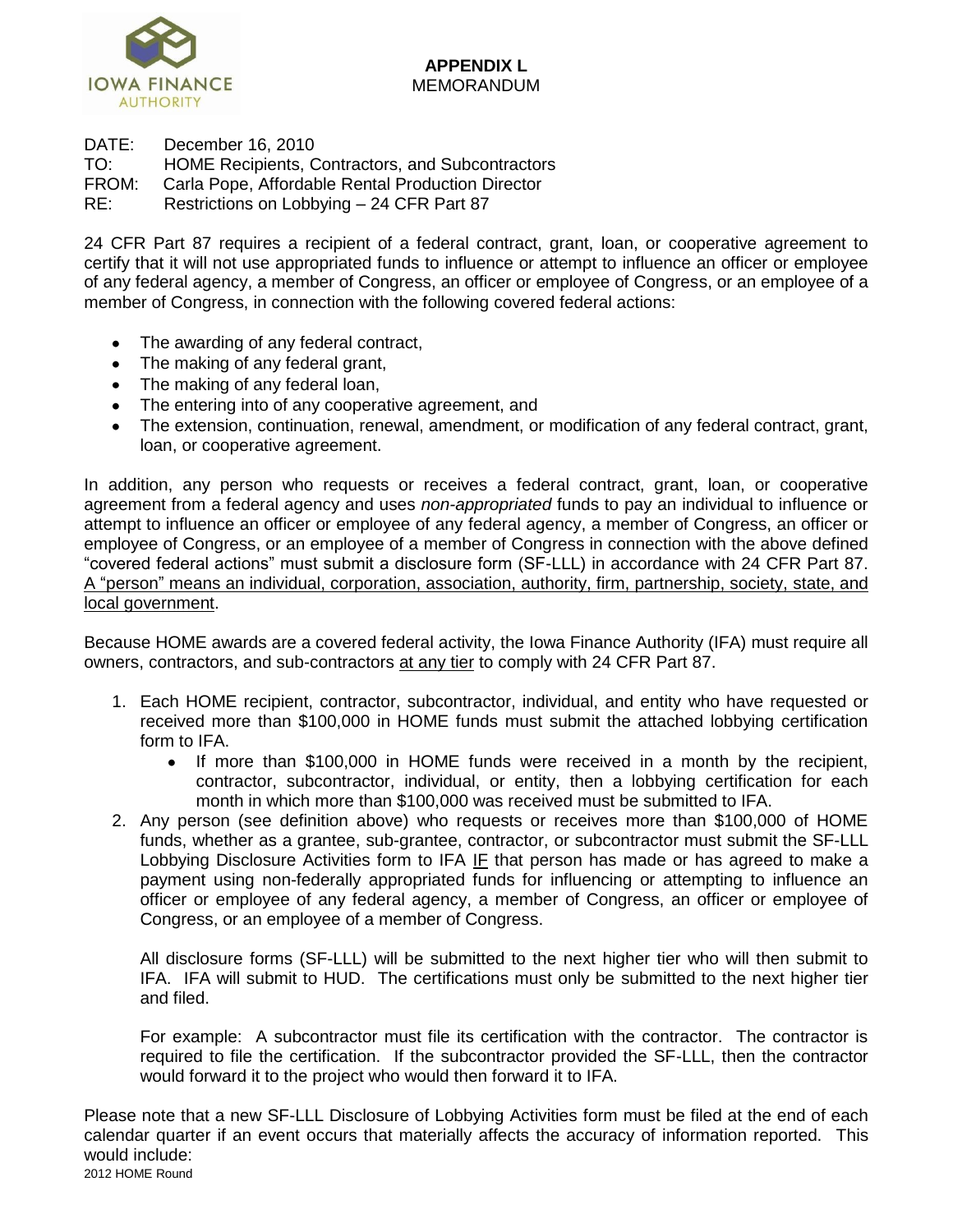- A cumulative increase of \$25,000 or more in the amount paid or expected to be paid for influencing or attempting to influence a covered federal action; or
- A change in the person(s) or individual(s) influencing or attempting to influence a covered federal action; or
- A change in the officer(s), employee(s), or Member(s) contacted to influence or attempt to influence a covered federal Action.

The lobbying certification and SF-LLL (if applicable) are both attached and should be submitted by **January 31, 2011**. Failure by any person to file the required certification may be subject to a civil penalty of not less than \$10,000 and not more than \$100,000 for each failure.

Should you have further questions, please contact Sean Bagniewski at sean.bagniewski@iowa.gov.

Thank you.

Carla Pope Affordable Rental Production Director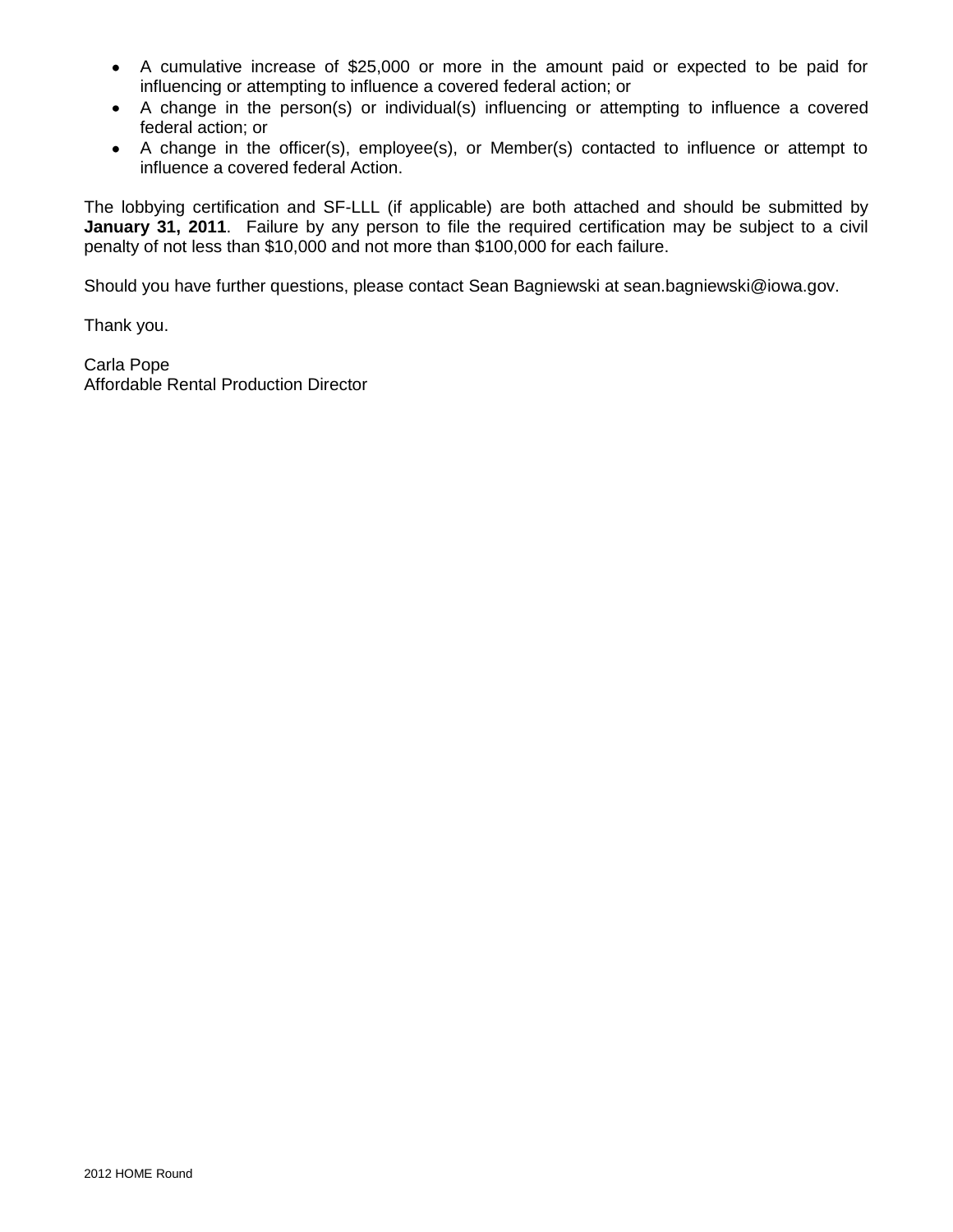

# **APPENDIX M**

# LEAD BASED PAINT REQUIREMENTS

The HOME program is impacted by HUD's Lead Safe Housing Regulations.

In 2008, the U.S. Environmental Protection Agency (EPA) issued rules for renovation. They apply to renovation in pre-1978 housing (target housing). They also apply to pre-1978 child-occupied facilities (daycare centers, kindergartens).

Beginning April 22, 2010, renovators must be certified. They must also follow lead-safe work practices. The Iowa Department of Public Health (IDPH) will carry out these rules in Iowa. Certified people will be called "lead-safe renovators."

Please review the Appendix P - Attachment which is a "Frequently Asked Questions" overview provided by the Iowa Department of Public Health to determine if lead based paint requirements must be met for your project.

### **Posted: Tuesday, September 6, 2011**

**DES MOINES, Iowa (AP) - Contractors, painters and landlords now face state fines if they don't take certification training and take proper precautions before working on walls, windows or doors that are covered with lead paint.**

**\_\_\_\_\_\_\_\_\_\_\_\_\_\_\_\_\_\_\_\_\_\_\_\_\_\_\_\_\_\_\_\_\_\_\_\_\_\_\_\_\_\_\_\_\_\_\_\_\_\_\_\_\_\_\_\_**

**The Des Moines Register reports that state regulations have been in effect since April last year. Officials have held off on the fines, giving contractors and landlords plenty of time to become aware of the new rules and to comply.**

**But since last week, those who don't observe the rules have faced fines that can reach \$5,000 per incident.**

**The rules don't apply to residents who do the work themselves.**

**Lead paint is common in older buildings, and renovations often stir up dust and paint chips that children can swallow or inhale. The lead can cause brain damage.**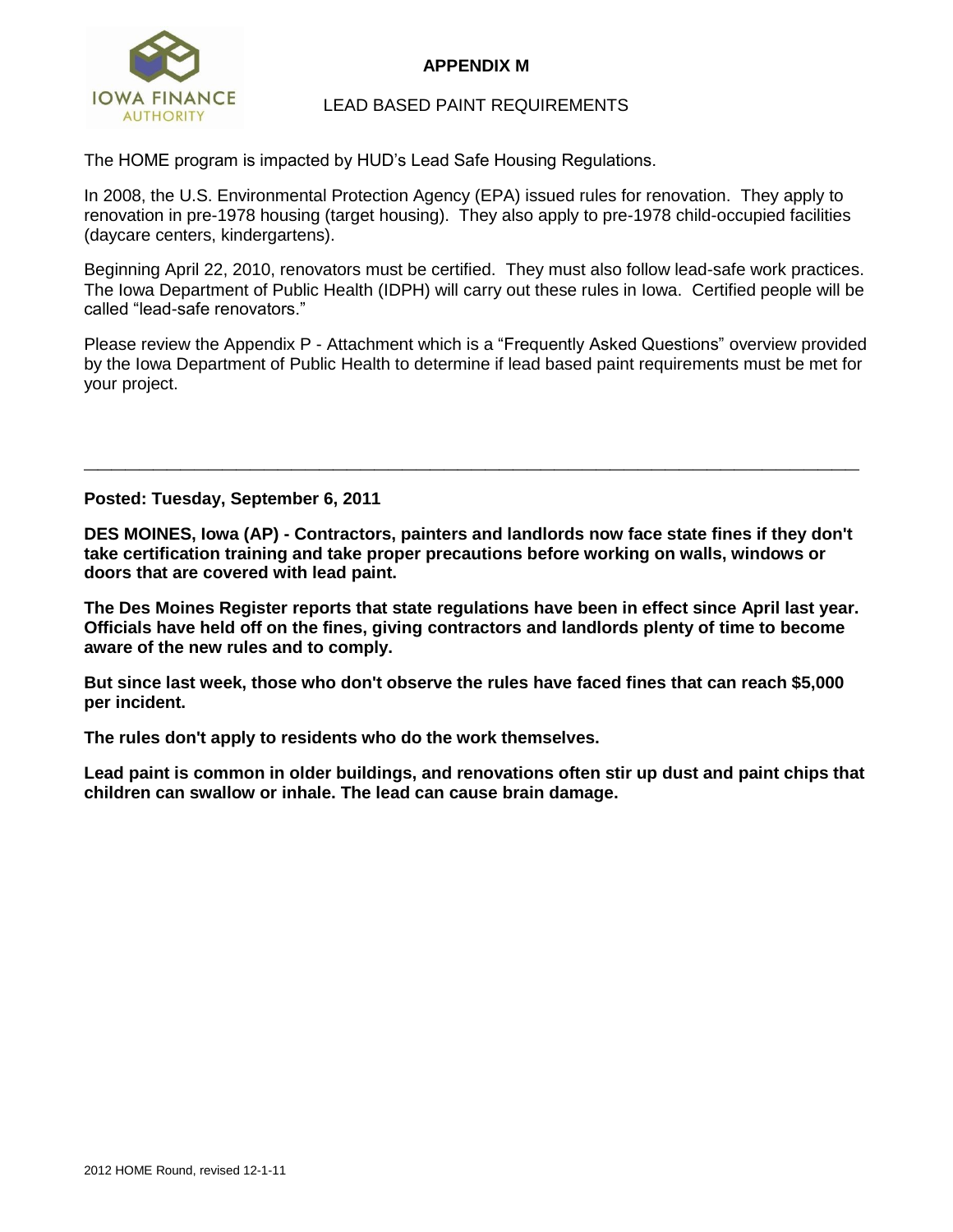

# **APPENDIX N**

### PROVIDING AUDITS (LOCAL GOVERNMENT, NONPROFIT, CHDO)

Prior to closeout of a HOME contract, IFA will ensure that the recipient has provided an audit or a "Single Audit Not Required" form to the agency if required for each fiscal year that the recipient has expended HOME funds.

#### Nothing Required

Nothing must be submitted to IFA for a fiscal year where the recipient expends zero HOME funds.

### Single Audit Not Required Form

A "Single Audit Not Required" form must be submitted to IFA for each fiscal year that the recipient expends \$1-\$499,999 in federal funds, part of which must be HOME funds.

### Audit

Receipt of federal funds may require you to comply with the provisions of the OMB (Office of Management and Budget) Circular A-133, implementing the Single Audit Act of 1983, as amended. These rules require that any entity which expends more than \$500,000 in federal funds from any federal sources during any fiscal year must conduct either an A-133 audit for that fiscal year, or if all the federal funds are through one program, a program audit for the applicable program.

If you or your auditor determine that you need an A-133 audit, your auditor will need to be aware of the following information:

- $\checkmark$  If an A-133 audit is required, it is due to IFA within 9 (nine) months of the end of the applicable fiscal year, or within 30 days of the recipient's receipt of the audit, whichever is earlier.
- $\checkmark$  If the grantee is required by state law to do any agency-wide audit, and is also required to comply with the A-133 audit requirements, the grantee may satisfy both requirements by conducting one audit which complies with the A-133 requirements.
- $\checkmark$  As part of the Single Audit Act requirements, IFA is required to advise you of the Catalog of Federal Domestic Assistance (CDFA) Number of the program through which the grantee will receive HOME funding from IFA. The CFDA number for the HOME program is 14.239

An audit must be submitted to IFA for each fiscal year that the recipient expends \$500,000 or more in federal funds, part of which must be HOME funds.

#### Audit Costs

Audit-related costs should be considered and included in your application budget.

#### For More Information

For more information about the Federal government audit requirements, go to: [Single Audit Act -](http://www.hud.gov/offices/reac/products/qass/single_audthrd.cfm) HUD

NOTE: Throughout the project's closeout and affordability period, the recipient is required to provide IFA with a copy of any audits prepared on the recipient entity.